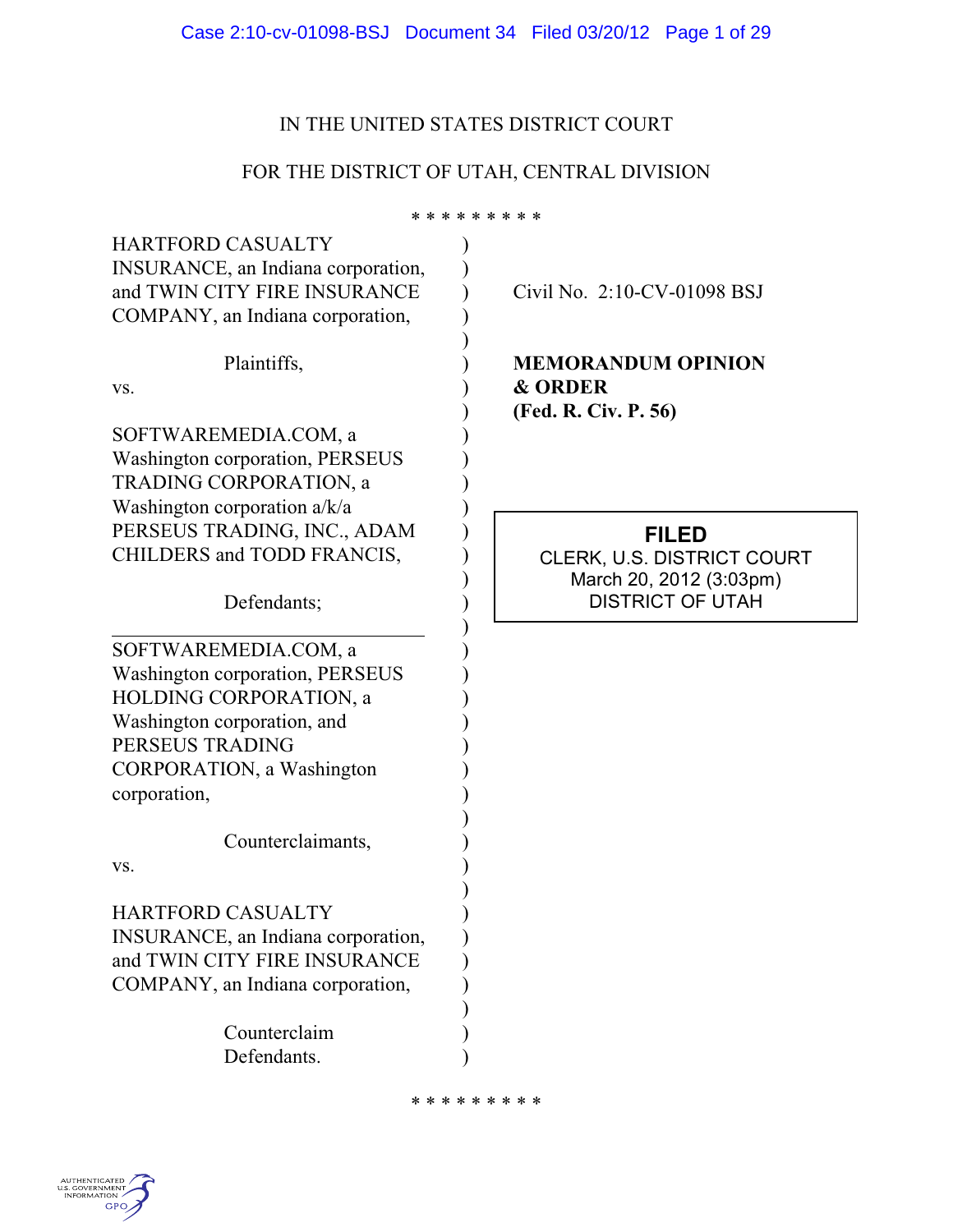# Case 2:10-cv-01098-BSJ Document 34 Filed 03/20/12 Page 2 of 29

On November 4, 2010, the plaintiffs filed their Complaint commencing the aboveentitled action, invoking the diversity jurisdiction of this court pursuant to 28 U.S.C. §  $1332(a)(1)$  (2006 ed.).<sup>1</sup>

As pleaded in the Complaint, plaintiffs Hartford Casualty Insurance ("Hartford") and Twin City Fire Insurance Company ("Twin City") seek a declaratory judgment that that neither of them are obligated to defend or indemnify SoftwareMedia.com, Inc., Perseus Trading, Adam Childers, and Todd Francis for any and all losses arising out of the events that became the subject matter of the civil action entitled *Microsoft Corp. v. SoftwareMedia.com, Inc., Adam Childers, & Todd Francis*, Civil No. 2:10-CV-00526 CW (D. Utah, filed June 7, 2010), said action having been settled and dismissed with prejudice in or about September of  $2010.<sup>2</sup>$ 

(1) citizens of different States; . . .

<sup>2</sup>In that case, Judge Waddoups entered a stipulated Permanent Injunction prohibiting the defendants from "buying or selling Microsoft Software Assurance, as a stand-alone product," and from "assisting, aiding or abetting any other person or business entity" in doing the same. (Permanent Injunction, filed September 2, 2010 (dkt. no. 44), in *Microsoft Corp. v. SoftwareMedia.com, Inc., et al.*, Civil No. 2:10-CV-00526 CW (D. Utah).) The Permanent Injunction also decreed that "the terms and conditions of the Permanent Injunction entered by this Court on January 7, 2005 in the case of *Microsoft Corp. v. Perseus Trading Corporation, et al.*, Civil No. 2:04-CV-0056 PGC, shall remain in full force and effect," *viz.*, forbidding the defendants from infringing Microsoft's copyrights and trademarks. (*Id.*)

<sup>&</sup>lt;sup>1</sup>28 U.S.C. § 1332(a)(1) provides:

<sup>(</sup>a) The district courts shall have original jurisdiction of all civil actions where the matter in controversy exceeds the sum or value of \$75,000, exclusive of interest and costs, and is between—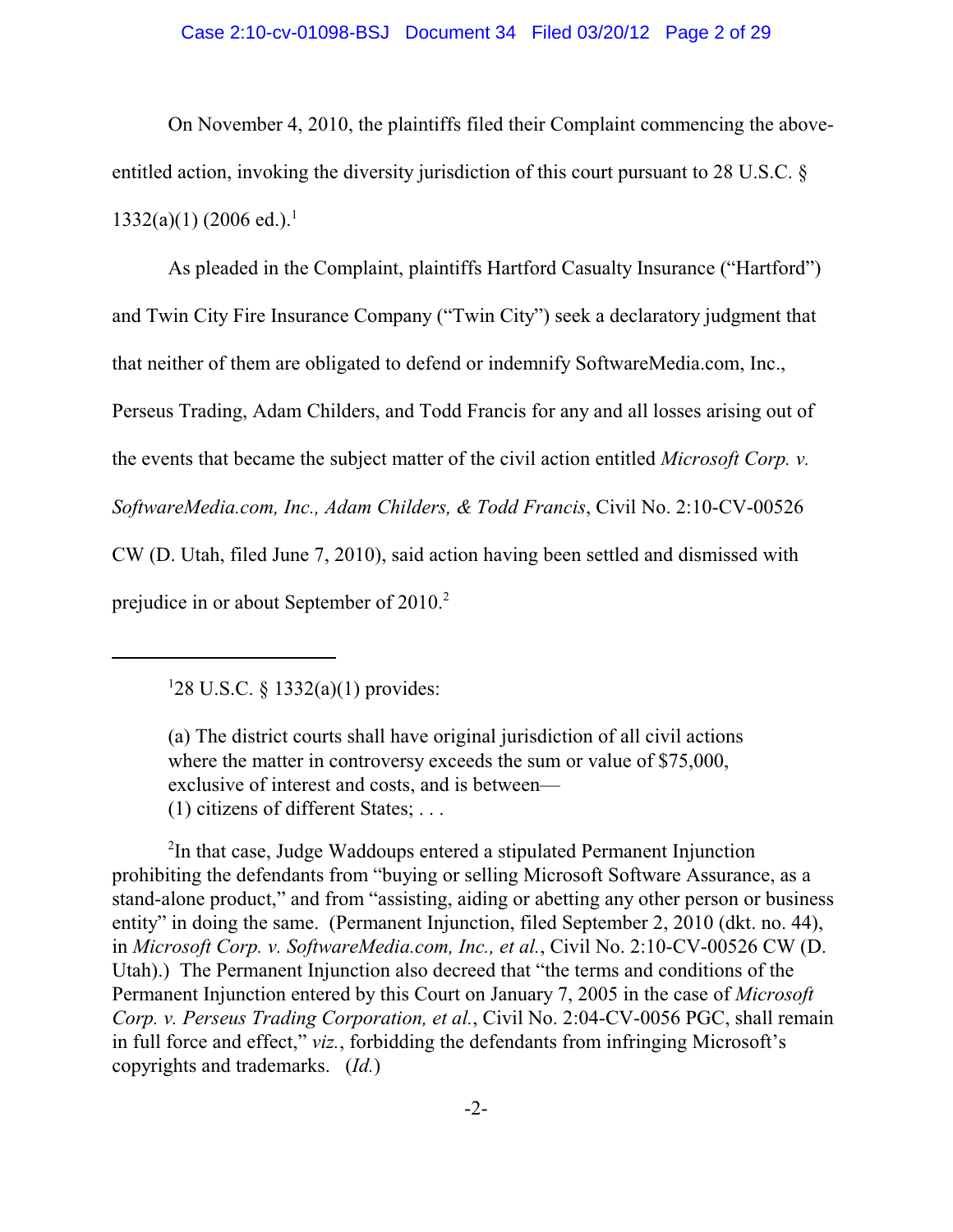#### Case 2:10-cv-01098-BSJ Document 34 Filed 03/20/12 Page 3 of 29

Defendants SoftwareMedia.com and Perseus Trading Corporation, together with non-defendant Perseus Holding Corporation (collectively "SoftwareMedia") counterclaimed against Hartford and Twin City for breach of contract, seeking an award of damages exceeding \$1,800,000, resulting from the insurers' refusal to defend or indemnify SoftwareMedia in connection with the 2010 *Microsoft* litigation.

On August 25, 2011, Hartford and Twin City filed a motion for summary judgment asserting that as a matter of law, Hartford and Twin City "owe no duty to defend or indemnify Defendants Softwaremedia.com, Inc., Perseus Trading Corporation, Adam Childers, and Todd Francis for the claims alleged" in the 2010 *Microsoft* litigation. 3 They argue that in 2010, Microsoft did not plead that the defendants caused "personal or advertising injury" within the scope of coverage under the two policies: "the gravamen of Microsoft's complaint is that Defendants offered their customers one type of Microsoft product, but then actually sold them a less valuable product, thereby engaging in the 'bait and switch' sales activities that allegedly harmed Microsoft."<sup>4</sup> Further, even if coverage under the Hartford policy was triggered by Microsoft's complaint, "a number of exclusions are implicated that independently bar any coverage for this claim," given Microsoft's allegations concerning SoftwareMedia's conduct; the Twin City policy "is

 $3$ (Plaintiffs' Motion for Summary Judgment, filed August 25, 2011 (dkt. no. 17), at 1.)

<sup>&</sup>lt;sup>4</sup>(Plaintiffs' Memorandum in Support of Motion for Summary Judgment, filed August 25, 2011 (dkt. no. 18) ("Pltfs' Mem."), at 3.)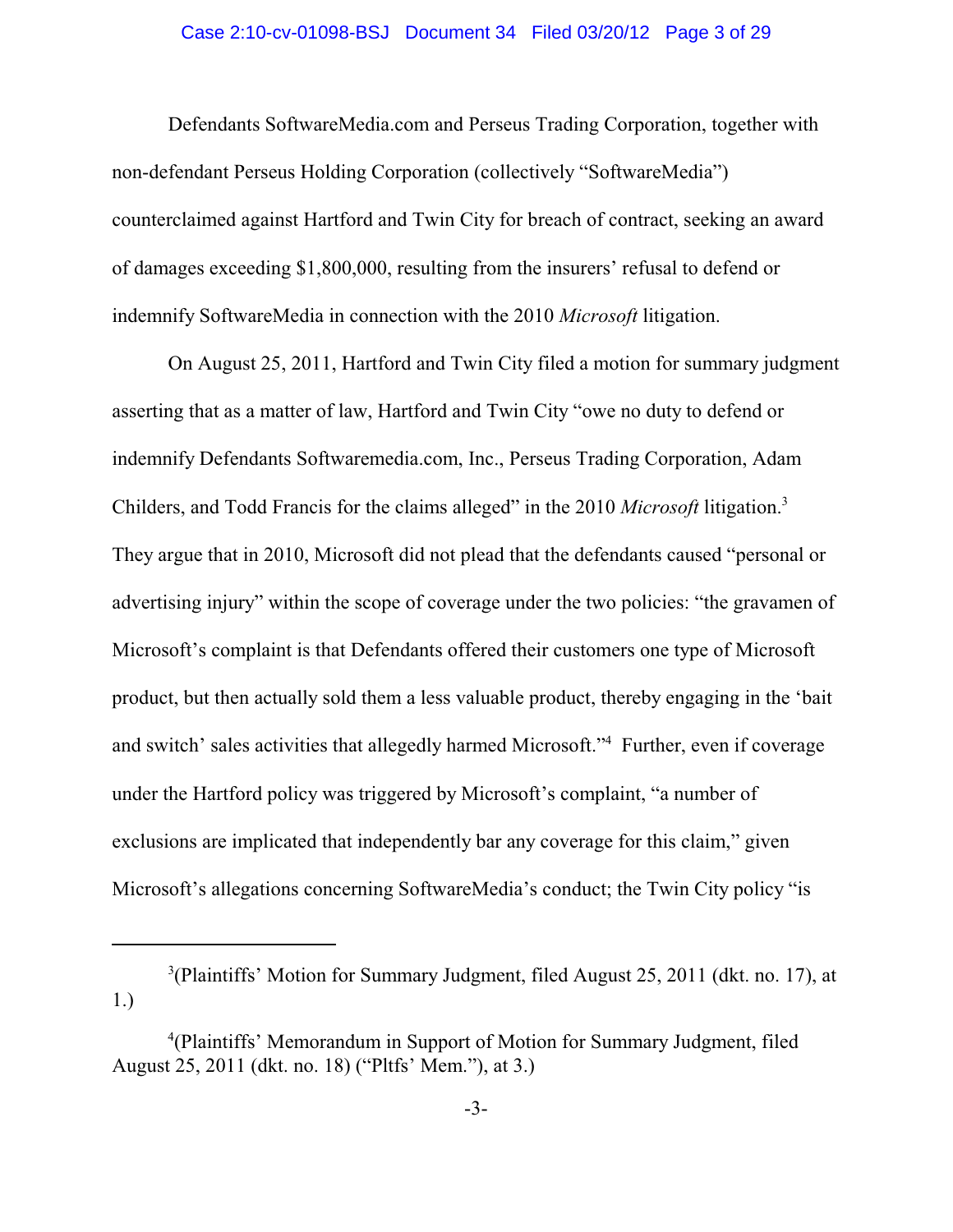#### Case 2:10-cv-01098-BSJ Document 34 Filed 03/20/12 Page 4 of 29

not even potentially implicated, as it contains an endorsement that excludes all coverage for 'personal and advertising injury.'"<sup>5</sup>

On September 26, 2011, SoftwareMedia filed a cross-motion for summary judgment, asserting that "when compared to the language of the civil complaint filed by Microsoft against Defendants and Counterclaimants, the subject insurance policies triggered plaintiffs' duty to defend under Utah law," and when Hartford and Twin City "refused to provide a defense in that action," SoftwareMedia "were forced to settle with Microsoft"; having refused to defend, Hartford and Twin City "are now estopped from contesting the reasonableness of the settlement under Utah law and must reimburse" SoftwareMedia "for all moneys expended in that settlement, and for defense fees and costs incurred" in the 2010 *Microsoft* litigation.<sup>6</sup> SoftwareMedia argues that "when read in conjunction with extrinsic evidence provided to The Hartford," the 2010 Microsoft Complaint pleaded "Lanham Act print-media slogan infringement claims – a type of 'personal and advertising injury' expressly covered by" the Hartford policy.<sup>7</sup> Conceding

 $<sup>5</sup>(Id.)$ </sup>

<sup>&</sup>lt;sup>6</sup>(Defendants'/Counterclaimants' Cross-Motion for Summary Judgment on All Claims, filed September 26, 2011 (dkt. no. 19), at 1.) The Cross-Motion recites that "*Defendants and Counterclaimants*, having refused defense, are now estopped from contesting the reasonableness of the settlement under Utah law," but it seems apparent from the context that the Cross-Motion intended to refer to the plaintiffs, Hartford and Twin City.

<sup>&</sup>lt;sup>7</sup> (Consolidated Memorandum in Opposition to Plaintiffs' Motion for Summary Judgment and in Support of Defendants'/Counterclaimants' Cross-Motion for Summary (continued...)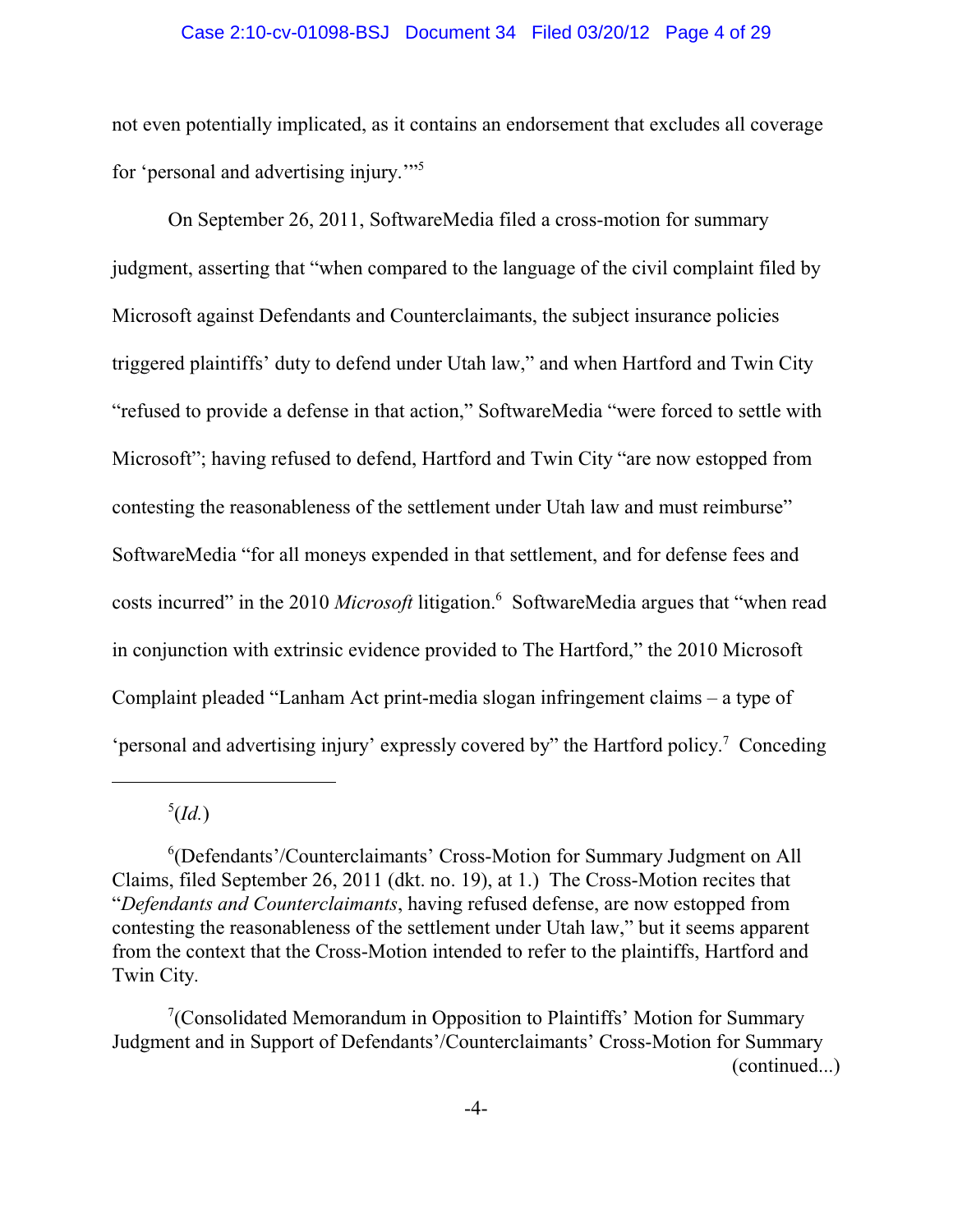#### Case 2:10-cv-01098-BSJ Document 34 Filed 03/20/12 Page 5 of 29

that Microsoft's fraud-based claims against SoftwareMedia were not covered by Hartford's policy and ultimately would not be paid under the policy, SoftwareMedia argues that the insurer nevertheless owed a duty to defend the *entire* Microsoft action, given the claim for alleged Lanham Act print-media slogan infringement that falls within the policy's "personal and advertising injury" coverage.<sup>8</sup>

Both sides insist that "no material facts are in dispute," and that summary

judgment is appropriate on all claims as a matter of law.<sup>9</sup> See, e.g., Valdez v. Squier,

--- F.3d ----, 2012 WL 547404, at \*7 (10th Cir., February 21, 2012) ("Summary judgment is appropriate when 'there is no genuine dispute as to any material fact and the movant is entitled to judgment as a matter of law.'" (quoting Fed. R. Civ. P. 56(a)).

# **UNCONTROVERTED FACTS**

The parties agree that at pertinent times, SoftwareMedia was insured under a commercial general liability policy (*viz.*, the Commercial General Liability Coverage Form) issued by Hartford, *viz.*, Policy No. 34 UUQ TZ4569 SC, with effective dates from

(*Id.* at 4 (citing *Benjamin v. Amica Mut. Ins. Co.*, 2006 UT 37, 140 P.3d 1210, <sup>8</sup> 1216).)

 $\frac{7}{2}$ ...continued)

Judgment on All Claims, filed September 26, 2011 (dkt. nos. 20-21) (Defs' Mem.") at 3.) SoftwareMedia avers that Hartford "was provided with proof of print advertising ran by SoftwareMedia which included the phrase 'Microsoft Gold Partner,' a variation of Microsoft's 'Gold Certified Partner' slogan," and that Microsoft sought damages from SoftwareMedia arising from "the use of those print slogans." (*Id.* at 3-4.)

 $\rm{^{9}(Defs)}$  Mem. at 5; Plaintiffs' Motion for Summary Judgment, filed August 25, 2011 (dkt. no. 17), at 1.)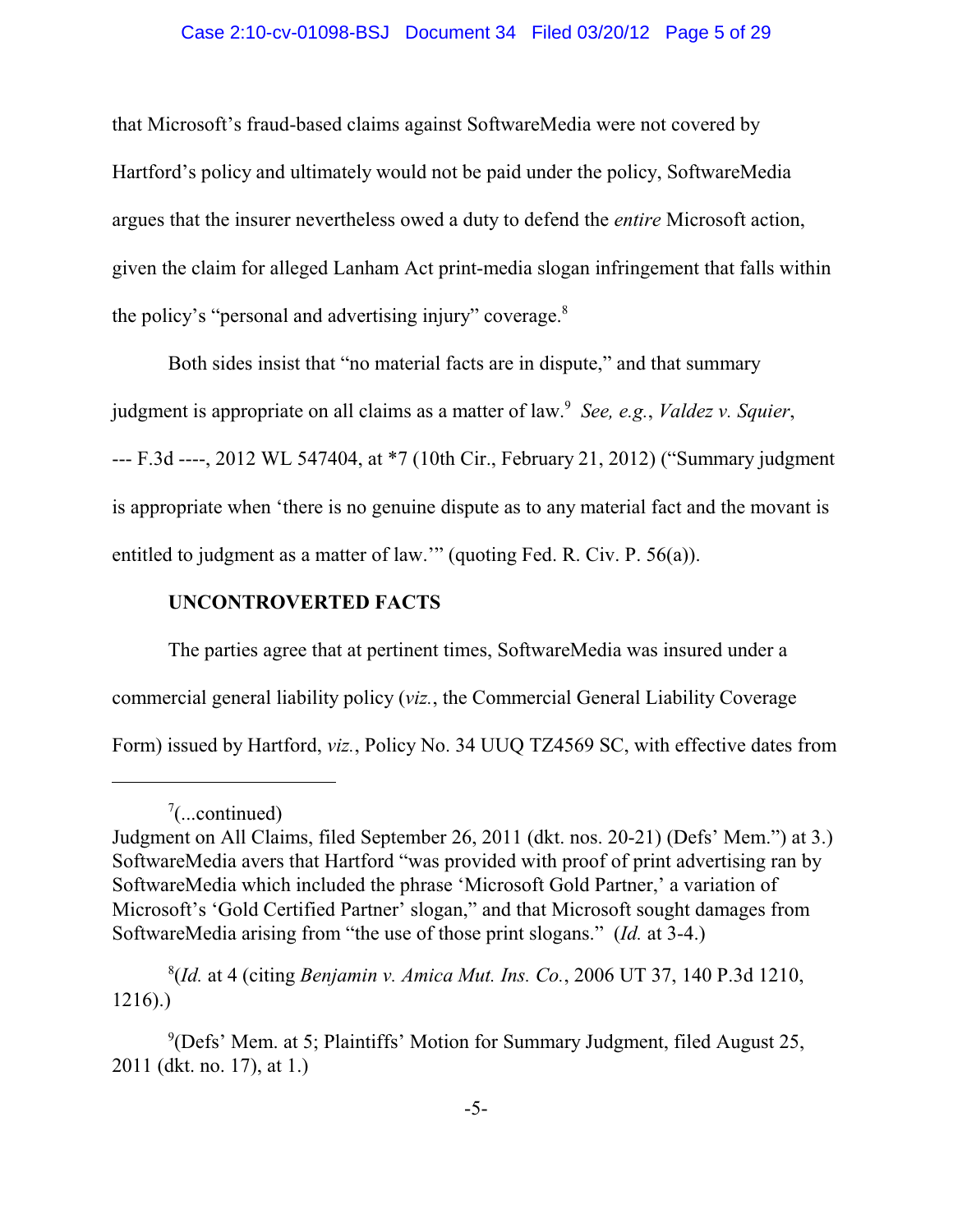January 1, 2007, through January 1, 2008 (the "CGL Coverage Form"), which was renewed annually. The parties also agree that SoftwareMedia was insured under an umbrella liability policy (the "Umbrella Liability Policy") issued by Twin City, Policy No. 34 XHQ XR3759, with effective dates from January 1, 2007, through January 1, 2008, which was renewed annually.

# **Hartford's Commercial General Liability Policy**

The policy language defining the pertinent coverage in the Hartford CGL Coverage Form states: "We will pay those sums that the insured becomes legally obligated to pay as damages because of 'personal and advertising injury' to which this insurance applies. We will have the right and duty to defend the insured against any 'suit' seeking those damages."<sup>10</sup> The CGL Coverage Form defines "personal and advertising injury" as "injury . . . arising out of one or more of the following offenses":

a. False arrest, detention or imprisonment;

b. Malicious prosecution;

c. The wrongful eviction from, wrongful entry into, or invasion of the right of private occupancy of a room, dwelling or premises that a person occupies, committed by or on behalf of the owner, landlord or lessor;

d. Oral, written or electronic publication of material that slanders or libels a person or organization or disparages a person's or organization's goods, products or services;

 $10$ (CGL Coverage Form, COVERAGE B PERSONAL AND ADVERTISING INJURY LIABILITY, § 1.a, annexed as Exhibit 2 to Pltfs' Mem.)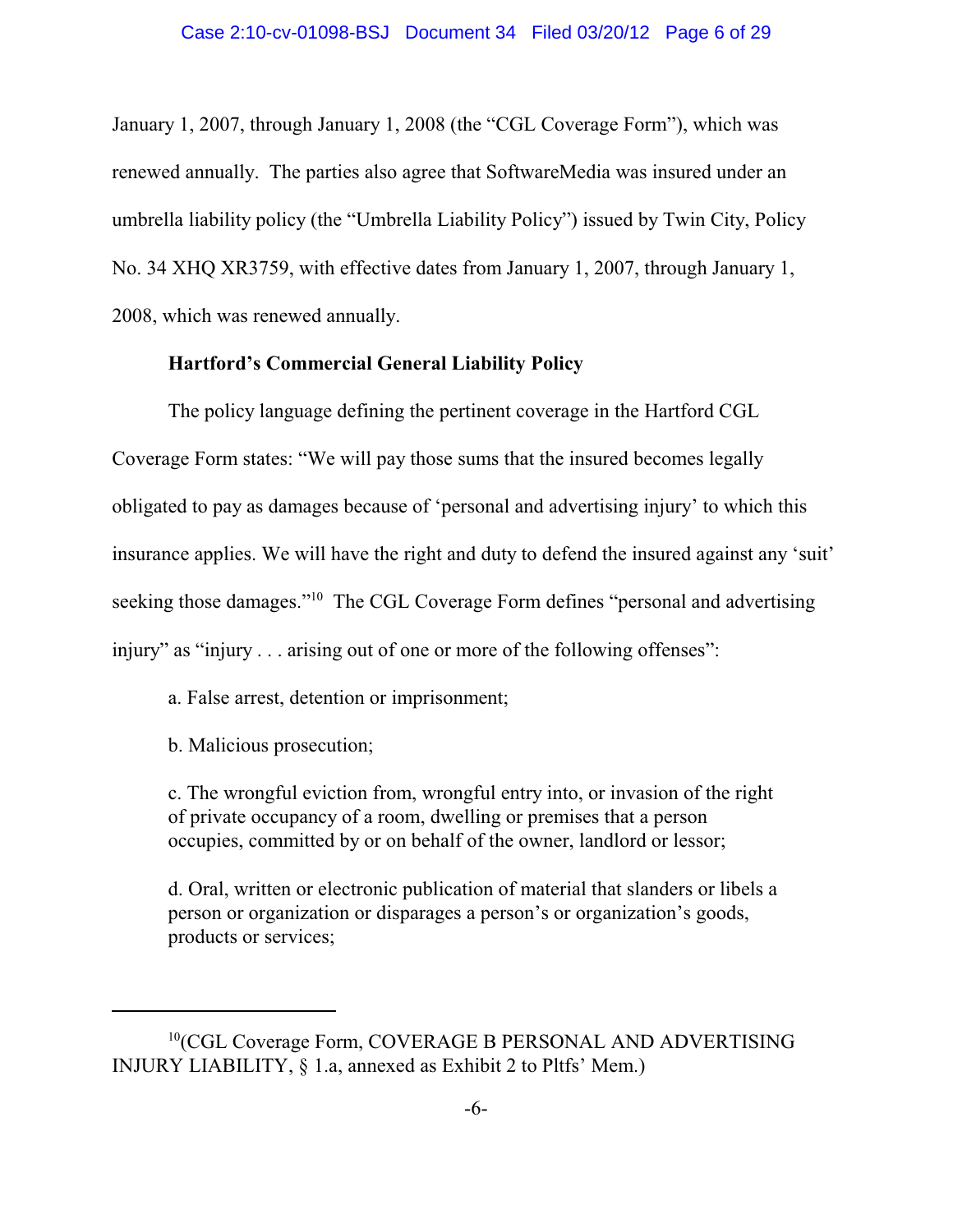e. Oral, written or electronic publication of material that violates a person's right of privacy;

f. Copying, in your "advertisement," a person's or organization's "advertising idea" or style of "advertisement";

g. Infringement of copyright, slogan, or title of any literary or artistic work, in your "advertisement";

h. Discrimination or humiliation that results in injury to the feelings or reputation of a natural person. $^{11}$ 

"Suit" is defined by the policy as "a civil proceeding in which damages because of

'bodily injury,' 'property damage' or 'personal and advertising injury' to which this

insurance applies are alleged."<sup>12</sup> The policy also defines "advertisement"<sup>13</sup> and

"advertising idea."<sup>14</sup>

The CGL Coverage Form also includes a series of exclusions, such as a "Your

Web Site" exclusion, which excludes coverage for ""personal and advertising injury"

arising out of 'your web site' or an electronic chat room or bulletin board hosted, owned,

 $^{11}$ (*Id.* at SECTION V – DEFINITIONS, § 17.)

 $^{12}$ (*Id.* at SECTION V – DEFINITIONS, § 21.)

 $13$ "Advertisement" is defined as "widespread public dissemination of information or images. for the purpose of the sale of products," "other than through The Internet." (*Id.* at SECTION V – DEFINITIONS, § 1, as modified by CGL Coverage Form, Endorsement HC 00 89 10 01, annexed as Exhibit 3 to Pltfs' Mem.)

<sup>14"</sup>Advertising idea" is defined as "any idea for an 'advertisement'." (*Id.* at SECTION V – DEFINITIONS, § 2.)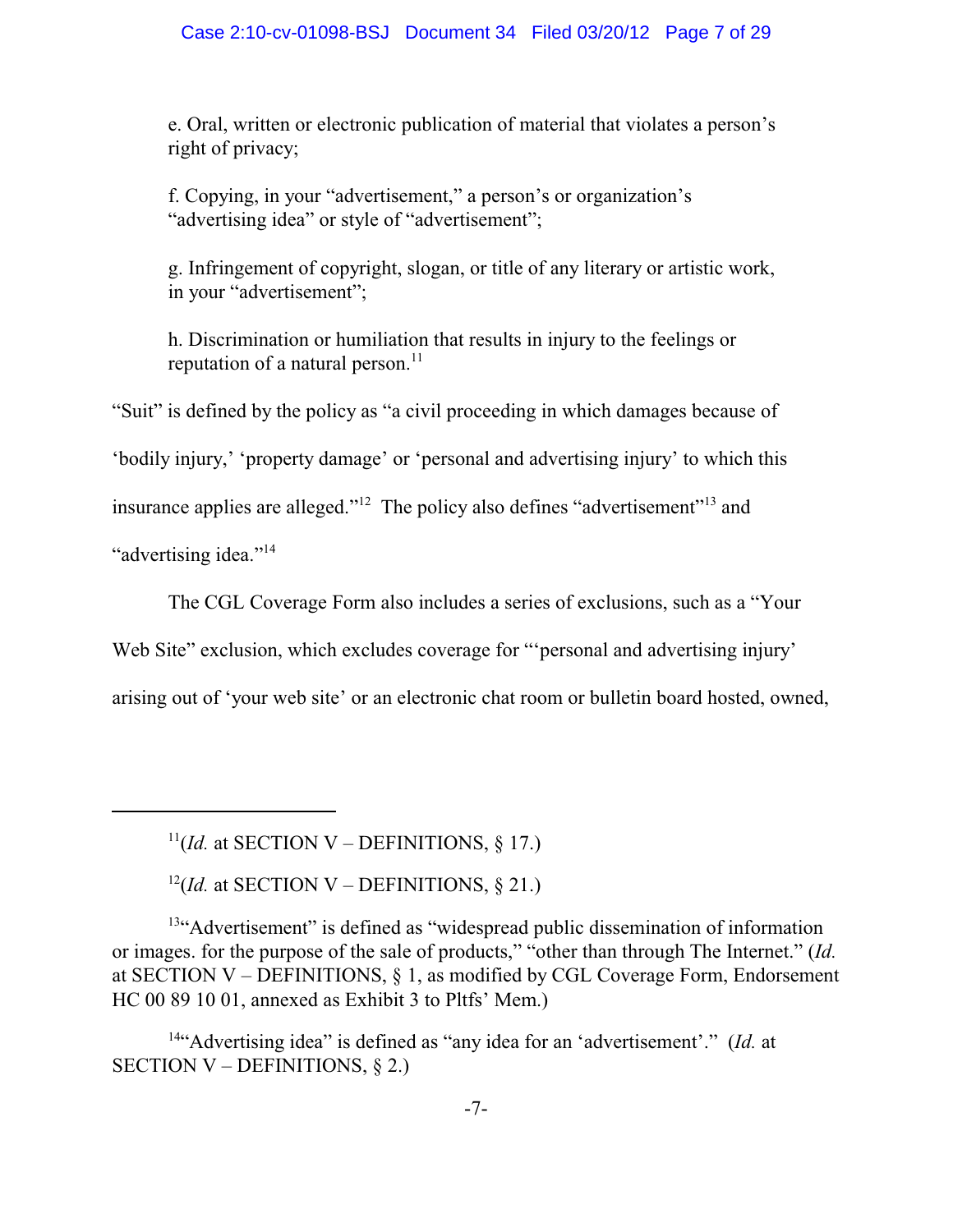or over which control is exercised by any insured."<sup>15</sup> In turn, "your web site" means "a

web page or set of interconnected web pages prepared and maintained by you, or by

others on your behalf, that is accessible over an internet."<sup>16</sup> Other coverage exclusions

include "Breach of Contract,"<sup>17</sup> "Infringement of Intellectual Property Rights,"<sup>18</sup>

'Knowing Violation Of Rights Of Another,"<sup>19</sup> "Material Published With Knowledge Of

Falsity,"<sup>20</sup> and "Material Published Prior To Policy Period."<sup>21</sup>

<sup>15</sup> (CGL Coverage Form, Endorsement (form HC 00 89 10 01), annexed as Exhibit 3 to Pltfs' Mem.)

 $^{16}(Id.)$ 

<sup>17</sup>(See CGL Coverage Form, COVERAGE B PERSONAL AND ADVERTISING INJURY LIABILITY, § 2.f (excluding coverage of "personal and advertising injury" arising out of "a breach of contract, except an implied contract to use another's 'advertising idea' in your 'advertisement'").)

<sup>18</sup>(See id. at COVERAGE B PERSONAL AND ADVERTISING INJURY LIABILITY, § 2.i (excluding coverage of "'personal and advertising injury' arising out of any violation of any intellectual property rights such as copyright, patent, trademark, trade name, trade secret, service mark or other designation of origin or authenticity," excepting infringement in the insured's "advertisement" of: (1) copyright; (2) slogan; or (3) title of any literary or artistic work).)

<sup>19</sup>(See id. at COVERAGE B PERSONAL AND ADVERTISING INJURY LIABILITY, § 2.a (excluding coverage of "'personal and advertising injury' arising out of an offense committed by, at the direction or with the consent or acquiescence of the insured with the expectation of inflicting 'personal and advertising injury'").)

<sup>20</sup>(*See id.* at COVERAGE B PERSONAL AND ADVERTISING INJURY LIABILITY, § 2.b (excluding coverage of "'personal and advertising injury' arising out of oral, written or electronic publication of material, if done by or at the direction of the insured with knowledge of its falsity").)

<sup>21</sup>(*See id.* at COVERAGE B PERSONAL AND ADVERTISING INJURY (continued...)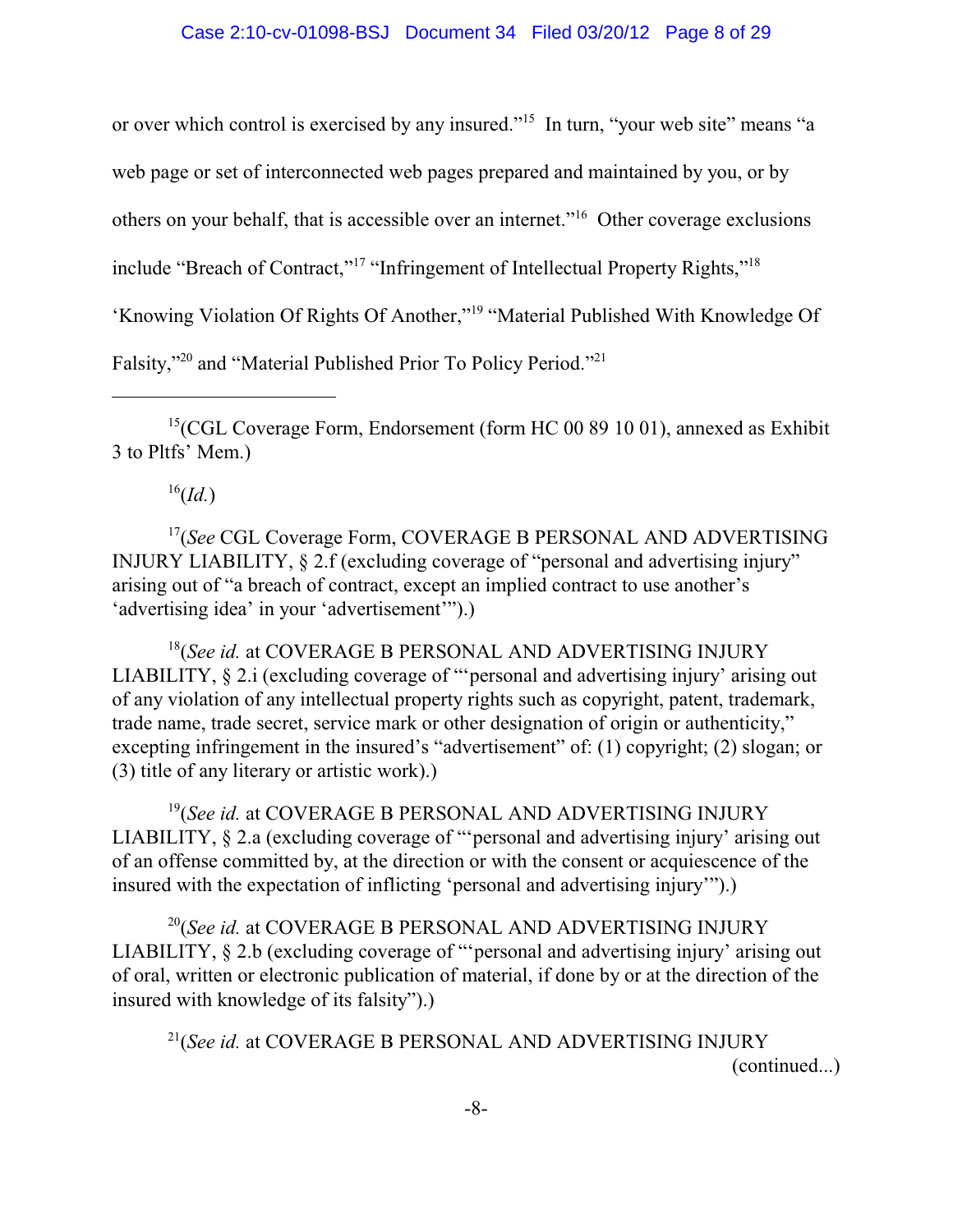# **Twin City's Umbrella Liability Policy**

The Twin City Umbrella Liability Policy states that "[w]e will pay those sums that the 'insured' becomes legally obligated to pay as 'damages' in excess of the 'underlying insurance,'" because of an injury "to which this insurance applies caused by an 'occurrence', $v^{22}$  as that term is defined by the underlying insurance policy.<sup>23</sup> The Umbrella Liability Policy also contains an exclusion of coverage that reads: "This policy does not apply to 'personal and advertising injury."<sup>24</sup> This  $\P$  B.4 exclusion itself includes an "EXCEPTION" stating that "[t]his exclusion does not apply if 'underlying insurance' is applicable to 'personal and advertising injury' and to claims arising out of that 'personal and advertising injury'."<sup>25</sup> These terms of the Umbrella Liability Policy are themselves modified by an Endorsement (form XL 21 33 11 00), which "modifies insurance provided under the UMBRELLA LIABILITY POLICY" as follows: "This

<sup>22</sup>(Umbrella Liability Policy (form XL 00 03 06 05), SECTION I – COVERAGES, ¶ A.1, annexed as Exhibit 4 to Pltfs' Mem.)

 $^{23}$ As to terms such as "personal and advertising injury" or "suit," the Umbrella Liability Policy likewise looks to the definitions found in the underlying insurance policy, in this case the Hartford CGL Coverage Form. (*Id.* at SECTION VII – DEFINITIONS.)

<sup>24</sup>(*Id.* at SECTION I – COVERAGES, ¶ B.4.)  $^{25}(Id.)$ 

 $2^{1}$ (...continued)

LIABILITY, § 2.c (excluding coverage of "'personal and advertising injury' arising out of oral, written or electronic publication of material whose first publication took place before the beginning of the policy period").)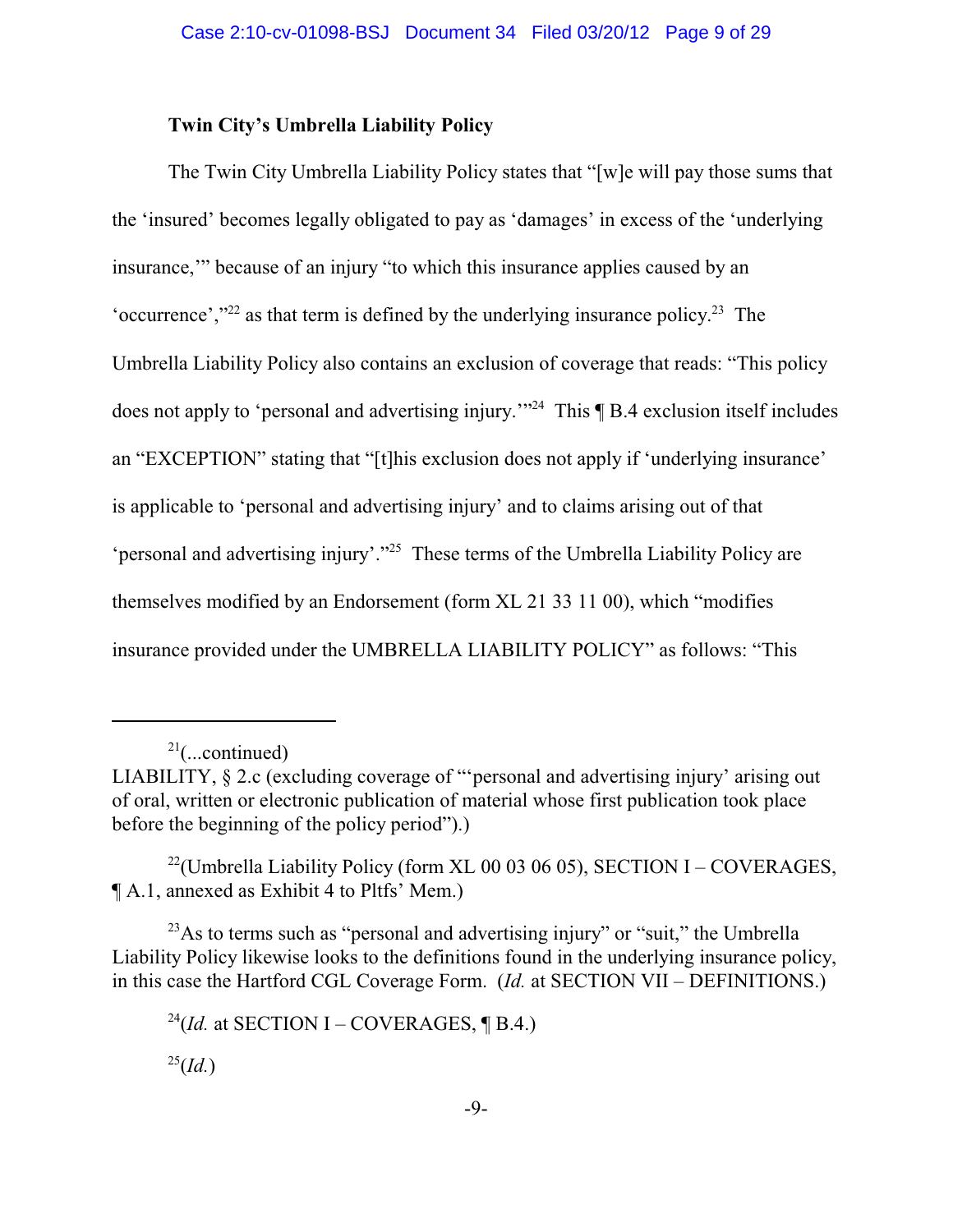policy does not apply to 'personal and advertising injury.'"<sup>26</sup>

SoftwareMedia argues that the pertinent Umbrella Liability Policy language, namely its Endorsement modifying an exception to the  $\P$  B.4 exclusion<sup>27</sup> as to "personal and advertising injury," is ambiguous, and should be construed strictly against the insurer and in favor of coverage.<sup>28</sup>

Remembering that in this context, an endorsement is "[a]n amendment to an insurance policy," *Black's Law Dictionary* 607 (9th ed. 2009), the terms of the Umbrella Liability Policy as thus amended are clear on this point: "This policy does not apply to 'personal and advertising injury.'"

# **The 2010 Microsoft Litigation**

On June 7, 2010, Microsoft filed a Complaint against SoftwareMedia.com, Messrs. Childers and Francis, seeking injunctive relief and damages arising from the defendants' alleged infringement of Microsoft's copyrights and other tortious conduct. *See Microsoft Corp. v. SoftwareMedia.com, Inc.*, Civil No. 2:10-CV-00526 CW (D. Utah). The 2010 Microsoft Complaint alleged that "[f]rom at least 2007 to the present,

<sup>&</sup>lt;sup>26</sup>(Endorsement (form XL 21 33 11 00), annexed as Exhibit 5 to Pltfs' Mem.)

 $27$ The convoluted language typical of liability insurance coverage, exclusions and exceptions to exclusions calls to mind Winston Churchill's oft-quoted description of Russian foreign policy in an October 1, 1939 radio broadcast: "It is a riddle wrapped in a mystery inside an enigma." 6 *Winston S. Churchill: His Complete Speeches, 1897–1963*, 6161 (Robert Rhodes James, ed. 1974).

 $^{28}$ (Defs' Mem. at 35.)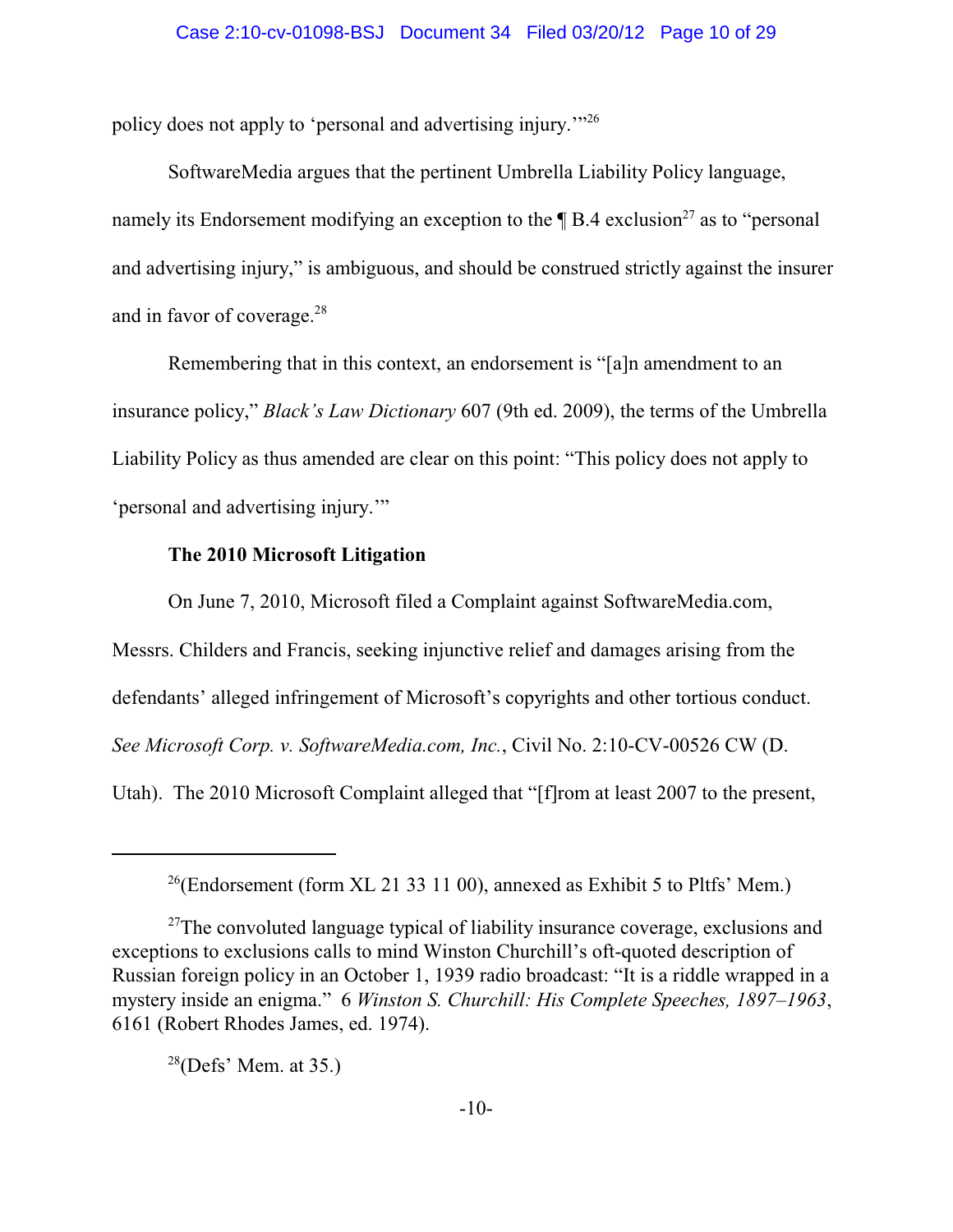Defendants have actively engaged in a fraudulent bait-and-switch scheme involving sales of Microsoft software licenses and Software Assurance," a software maintenance support product.<sup>29</sup> Specifically, Microsoft alleged that

Defendants have switched and are continuing to switch customer orders for Microsoft software licenses with less expensive Software Assurance which is not a license and creates no license rights. Upon information and belief, Defendants have engaged in this sales practice with intent to deceive Microsoft and Defendants' customers, and to retain for Defendants the significant price difference between licenses and Software Assurance. A direct and inevitable consequence of Defendants' fraud has been widespread infringement of Microsoft's copyrights by unsuspecting customers who were led by Defendants to believe they had purchased valid licenses to use Microsoft software."<sup>30</sup>

SoftwareMedia's alleged fraudulent bait-and-switch scheme necessarily involved distribution of unlicensed Microsoft software, providing the footing for Microsoft's

copyright infringement claim. Microsoft's sales records indicated that "since July 2006

SoftwareMedia.com has sold 49,891 units of Software Assurance without software

licenses,"<sup>31</sup> consistent with SoftwareMedia's ongoing "bait-and-switch" software license

scheme.

Microsoft also alleged that "by this conduct, including their advertising activities and unauthorized use of Microsoft's software, components, screen displays, product

<sup>&</sup>lt;sup>29</sup>(Complaint, filed June 7, 2010, in *Microsoft Corp. v. SoftwareMedia.com, Inc.*, Civil No. 2:10-CV-00526 CW (D. Utah), annexed as Exhibit 1 to Pltfs' Mem., at  $\P$  21.)

 <sup>(</sup>*Id.*) 30

 $^{31}$ (*Id.* at ¶ 30.)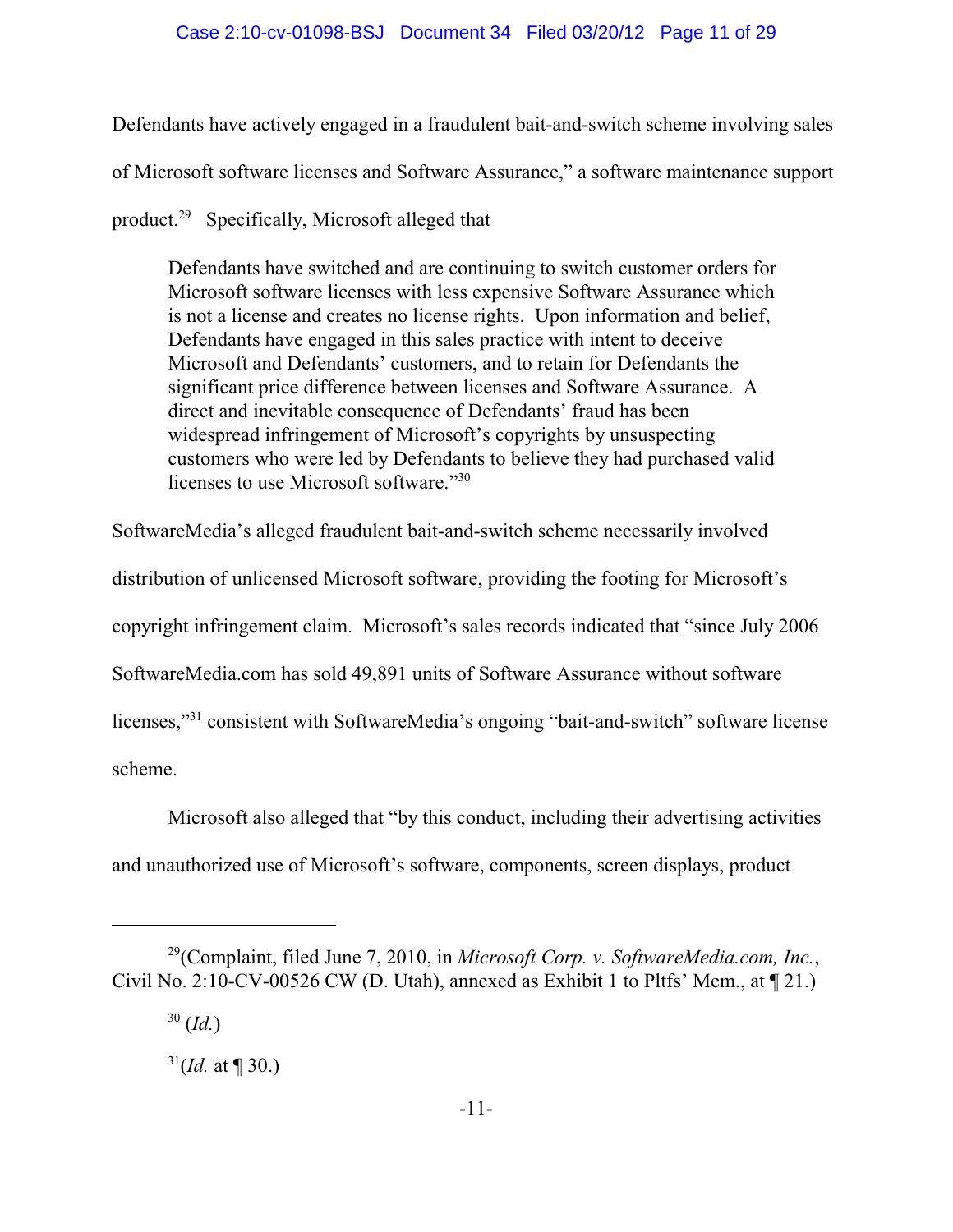#### Case 2:10-cv-01098-BSJ Document 34 Filed 03/20/12 Page 12 of 29

packaging and marks to describe the items that they distribute and sell, Defendants misappropriated Microsoft's advertising ideas and style of doing business and infringed Microsoft's copyrights, titles and slogans and trademarks."<sup>32</sup> Microsoft's second claim for trademark infringement alleged that "[b]y engaging in bait-and-switch fraud and other unlawful practices and improper means described in this Complaint," SoftwareMedia had failed to satisfy the conditions for use of Microsoft's marks, and was continuing its use of Microsoft's marks "including the stylized 'Microsoft Gold Certified Partner' logo . . . in connection to its deceptive sales practices with the willful and calculated purposes of misleading, deceiving or confusing customers and the public, and trading upon Microsoft's goodwill and business reputation."<sup>33</sup> Microsoft's third claim made parallel allegations concerning SoftwareMedia's use of Microsoft's visual designs "in connection to its deceptive sales practices" with "the willful and calculated purposes of misleading, deceiving or confusing customers and the public," to the injury and damage of Microsoft.<sup>34</sup>

Microsoft's Complaint also pleaded claims for fraud, breach of contract, intentional interference with economic relations and unjust enrichment, all of which were grounded in SoftwareMedia's "engaging in bait-and-switch fraud and other unlawful

- $^{33}$ (*Id.* at ¶¶ 48, 53.)
- $^{34}$ (*Id.* at ¶ 63, 65-66.)

 $^{32}$ (*Id.* at ¶ 33.)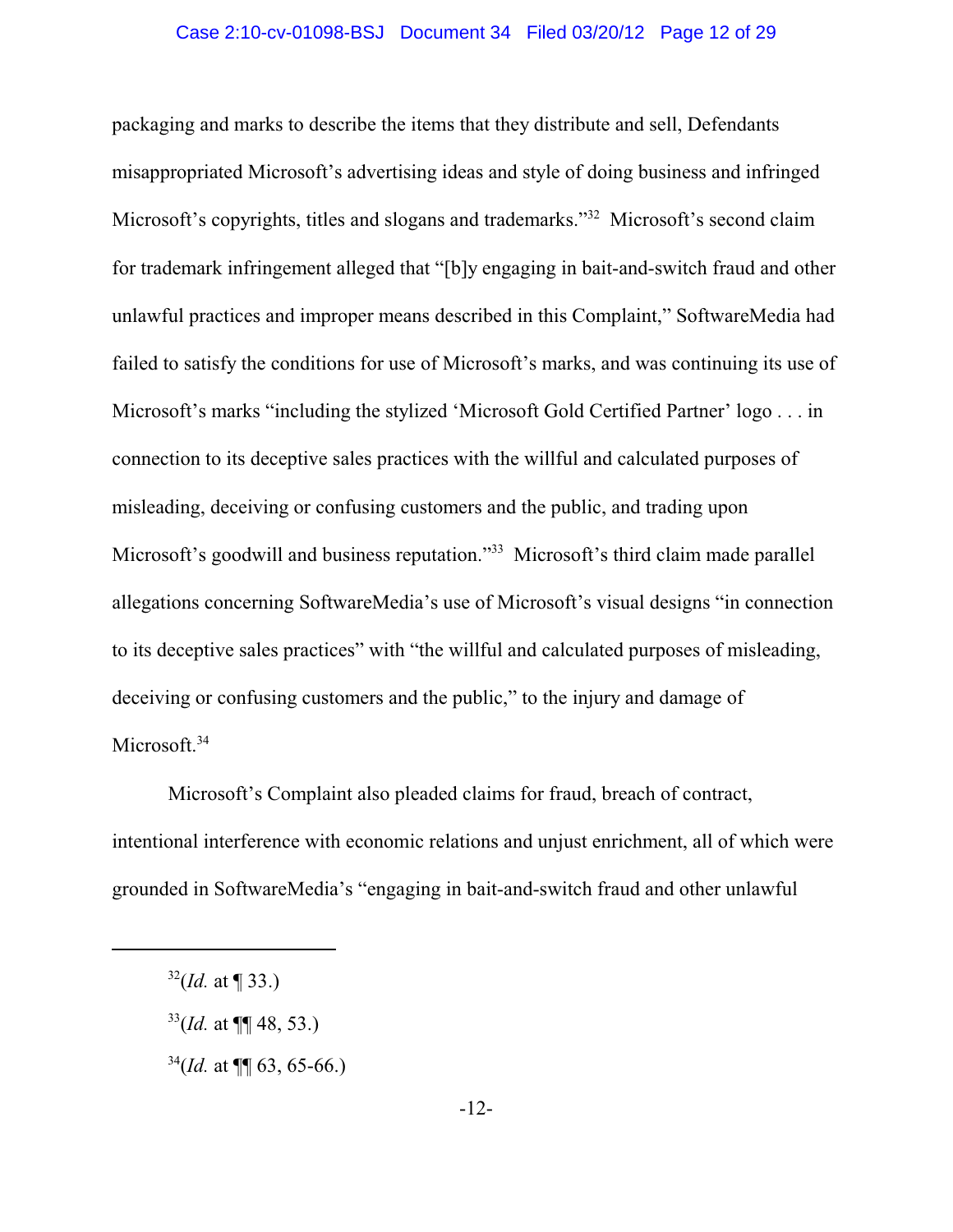#### Case 2:10-cv-01098-BSJ Document 34 Filed 03/20/12 Page 13 of 29

practices described in this Complaint" for "the improper purpose of retaining for Defendants the price difference between Microsoft software licenses and Software Assurance," $35$  or allegations to essentially the same effect. $36$  The 2010 Microsoft Complaint sought damages, including enhanced damages for willful infringement, as well as restitution, punitive damages, an accounting of profits, and injunctive relief. $37$ 

On or about August 9, 2010, the parties to the 2010 *Microsoft* litigation reached a settlement agreement that required the defendants to pay \$1.8 million to Microsoft.<sup>38</sup> Pursuant to the settlement agreement, the court also entered a permanent injunction on September 2, 2010, barring SoftwareMedia from buying or selling Microsoft Software Assurance as a stand-alone product. Aside from the entry of the permanent injunction, the parties stipulated that the 2010 *Microsoft* litigation be dismissed with prejudice, which it was on September 8,  $2010^{39}$ 

 $^{35}$ (*Id.* at **¶** 85, 90.)

 $^{37}$ (*Id.* at 32-37 ("Prayer for Relief").)

<sup>38</sup>(*See* Answer and Counterclaim, filed January 13, 2011 (dkt. no. 6), at 10  $\P$  19.)

<sup>39</sup>(*Id.* at 11 ¶ 22; *see* Stipulated Motion for Permanent Injunction, filed August 11, 2010 (dkt. no. 42); Permanent Injunction, filed September 2, 2010 (dkt. no. 44); Stipulation for Order of Dismissal, filed September 7, 2010 (dkt. no. 45); and Order of Dismissal, filed September 8, 2010 (dkt. no. 46), in *Microsoft Corp. v. SoftwareMedia.com, Inc., et al.*, Civil No. 2:10-CV-00526 CW (D. Utah).)

 $^{36}$ (*Id.* at ¶¶ 71, 80.)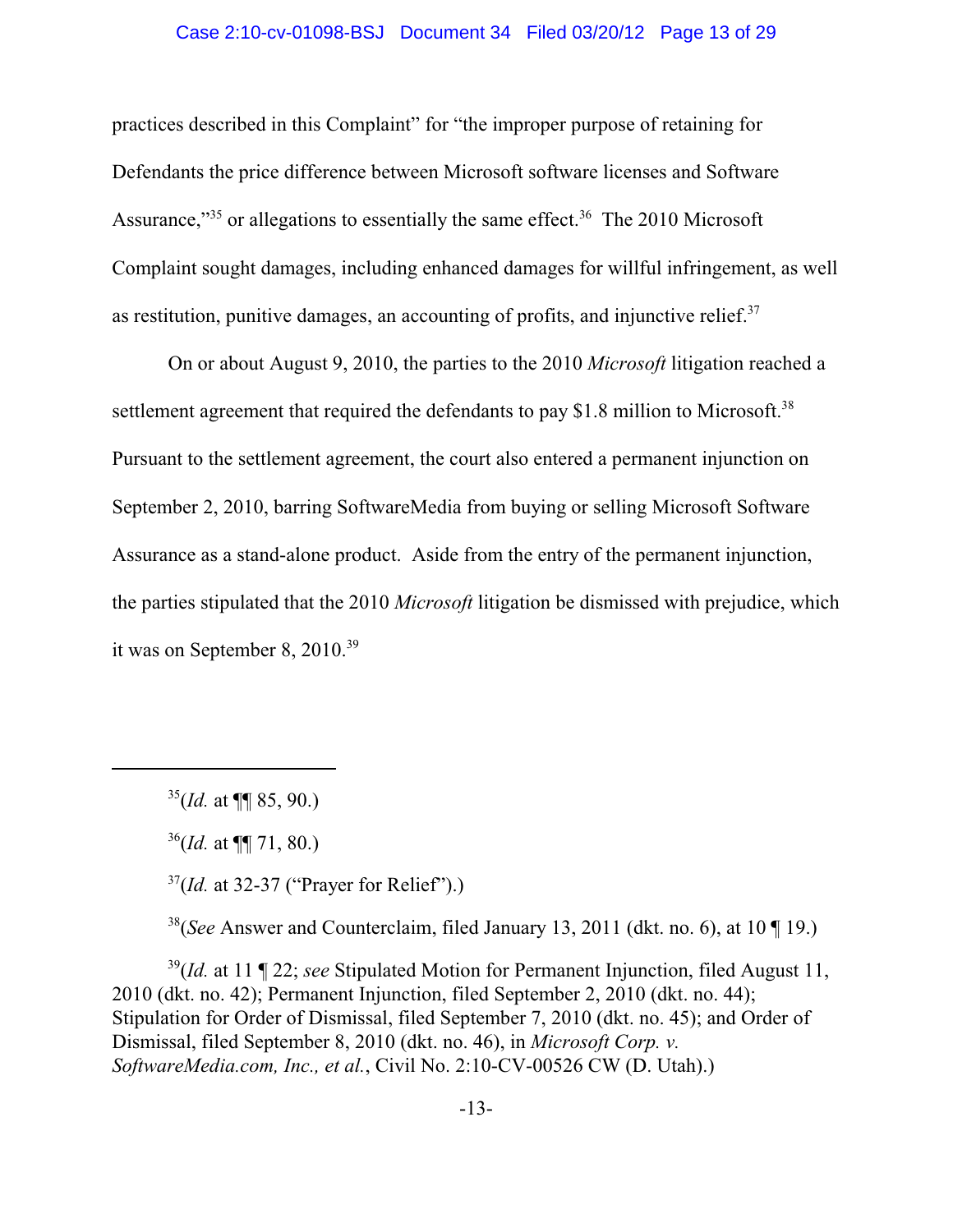# **ANALYSIS**

The parties concur that Utah law applies to decide the substantive questions in this

case. Hartford and Twin City correctly submit that

[i]n a declaratory-judgment action regarding liability insurance coverage, the burden of proof depends in part on the specific issue in dispute. *See Utah Farm Bureau Ins. Co. v. Dairyland Ins. Co.*, 634 F.2d 1326, 1328 (10th Cir. 1980). The burden of establishing coverage under an insurance policy is on those who wish to come within the coverage of the policy, even when the insurer commences a declaratory action to resolve the question. *Id.*; *see also Fireman's Fund Ins. Co. v. Videfreeze*, 540 F.2d 1171, 1174-76 (3d Cir. 1976); *Hartford Accident & Indem. Co. v. Shaw*, 273 F.2d 133, 137 (8th Cir. 1959) (holding that the burden of proving coverage under the omnibus clause of an insurance policy is upon the person seeking coverage); *Reliance Life Ins. Co. v. Burgess*, 112 F.2d 234, 238 (8th Cir. 1940) ("[i]t is a fundamental rule that the burden of proof in its primary sense rests upon the party who, as determined by the pleadings, asserts the affirmative of an issue"); *Barker v. Goldberg*, 705 F. Supp. 102, 104-05 (E.D.N.Y. 1989). Thus, although Plaintiffs initiated this declaratory-judgment action, Defendants, as the parties seeking coverage, have the burden to prove their entitlement to coverage under the insuring agreement of the policy. Only if Defendants meet their burden of establishing that the claim is within the scope of the policies' coverage provisions does the burden shift to Plaintiffs to prove that the claim is not covered because of an exclusion.<sup>40</sup>

In turn, SoftwareMedia correctly posits that "'[i]f the loss falls within the policy's

insuring clause, coverage is triggered under the policy."<sup>41</sup>

 $40$ (Pltfs' Mem. at 16.)

 $^{41}$ (Defs' Mem. at 16.) In SoftwareMedia's memorandum, the above-quoted passage was set forth as though *quoted* from a Utah case: "*LDS Hosp., Div. of Intermountain Health Care v. Capitol Life Ins. Co.*, 765 P.2d 857, 859 (Utah 1988) (quoting *Browning v. Equitable Life Assurance Soc.*, 80 P.2d 348 (Utah 1938))." (*Id.*) In fact, the above-quoted passage is, at best, a paraphrase. In *LDS Hosp.*, 765 P.2d at 859, (continued...)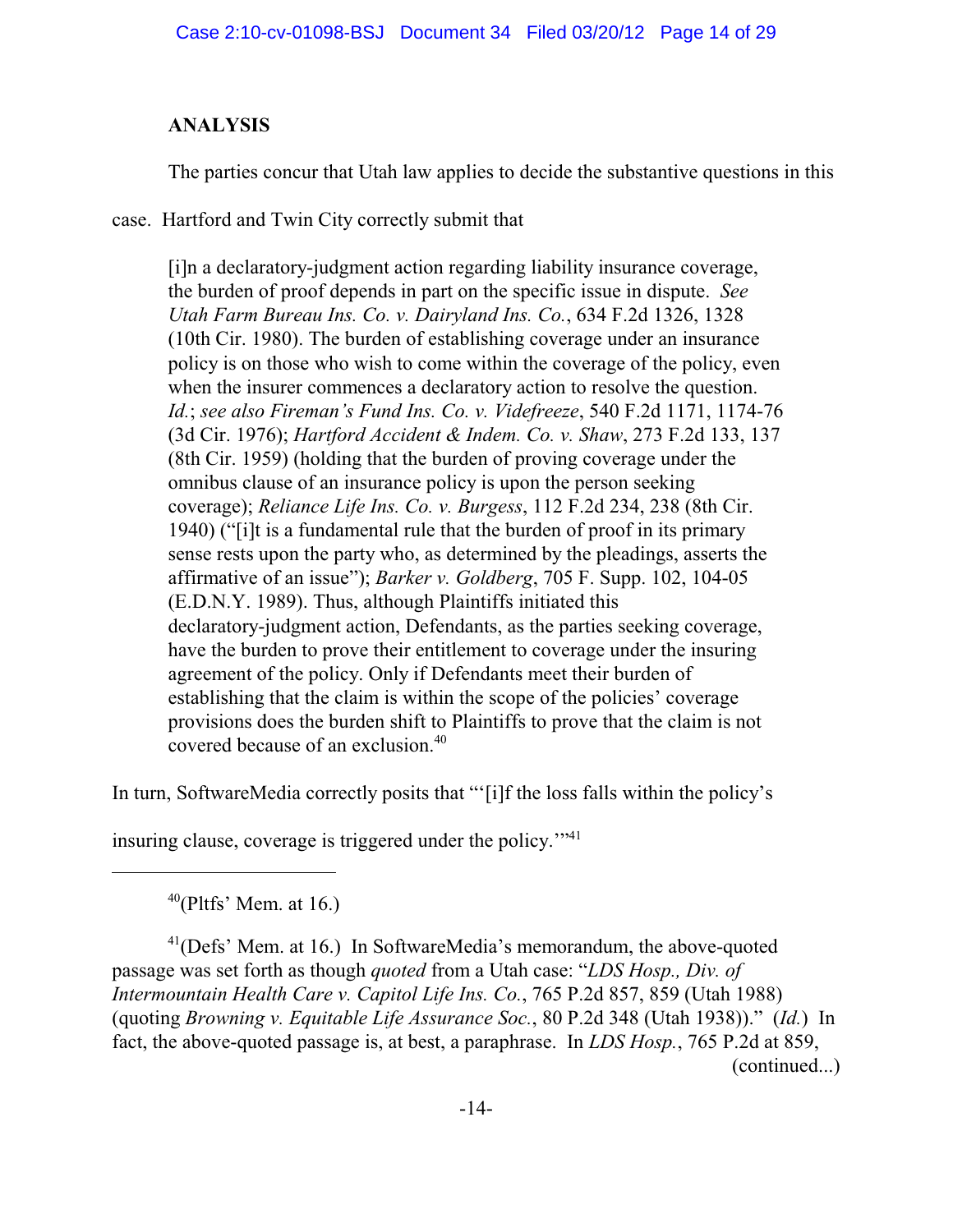If coverage for the loss is triggered by the insuring clause, we then move to

 $41$ (...continued)

the Utah Supreme Court quoted this language from the earlier *Browning* opinion:

When an insured claims a right to recover under the accident provisions of the policy, all he need do is bring himself within the field therein defined and show his injury or disability was proximately and predominantly caused through violent, external and accidental means. He then has brought himself within the policy, and the terms thereof have been met.... When he brings himself within the insuring clause he has made his case . . . and any exceptions or conditions which would then deny him relief, take him out of the indemnity provisions, render them inoperative as to him, are matters of defense, and the burden thereof rests upon the insurer . . . .

. . . [L]imitations, exceptions or conditions which may relieve the insurer from liability, which may be set forth in the policy outside of the language of the insuring clause, or which may exist outside of the policy entirely, must be made and established by the insurer to escape liability thereunder.

SoftwareMedia's paraphrase appears to be consistent with the meaning of the actual language of the cited Utah Supreme Court's opinions. Nonetheless, under our Rules, the members of the Bar of this court owe an independent ethical duty of candor to the court. Counsel's ethical duty to "present the client's case with persuasive force"

is qualified by the advocate's duty of candor to the tribunal. Consequently, although a lawyer in an adversary proceeding is not required to present an impartial exposition of the law or to vouch for the evidence submitted in a cause, the lawyer must not allow the tribunal to be misled by false statements of law or fact or evidence that the lawyer knows to be false.

Rule 3.3 cmt. [2], Utah R. Prof. Cond., *adopted by reference in* DUCivR 83-1.1(g). Counsel should avoid the misattribution of legal argument or paraphrase as the *quoted authoritative language* of the State's highest court on a matter of State law. *Cf.* Rule 3.3 cmt. [4] ("Legal argument based on a knowingly false representation of law constitutes dishonesty toward the tribunal.").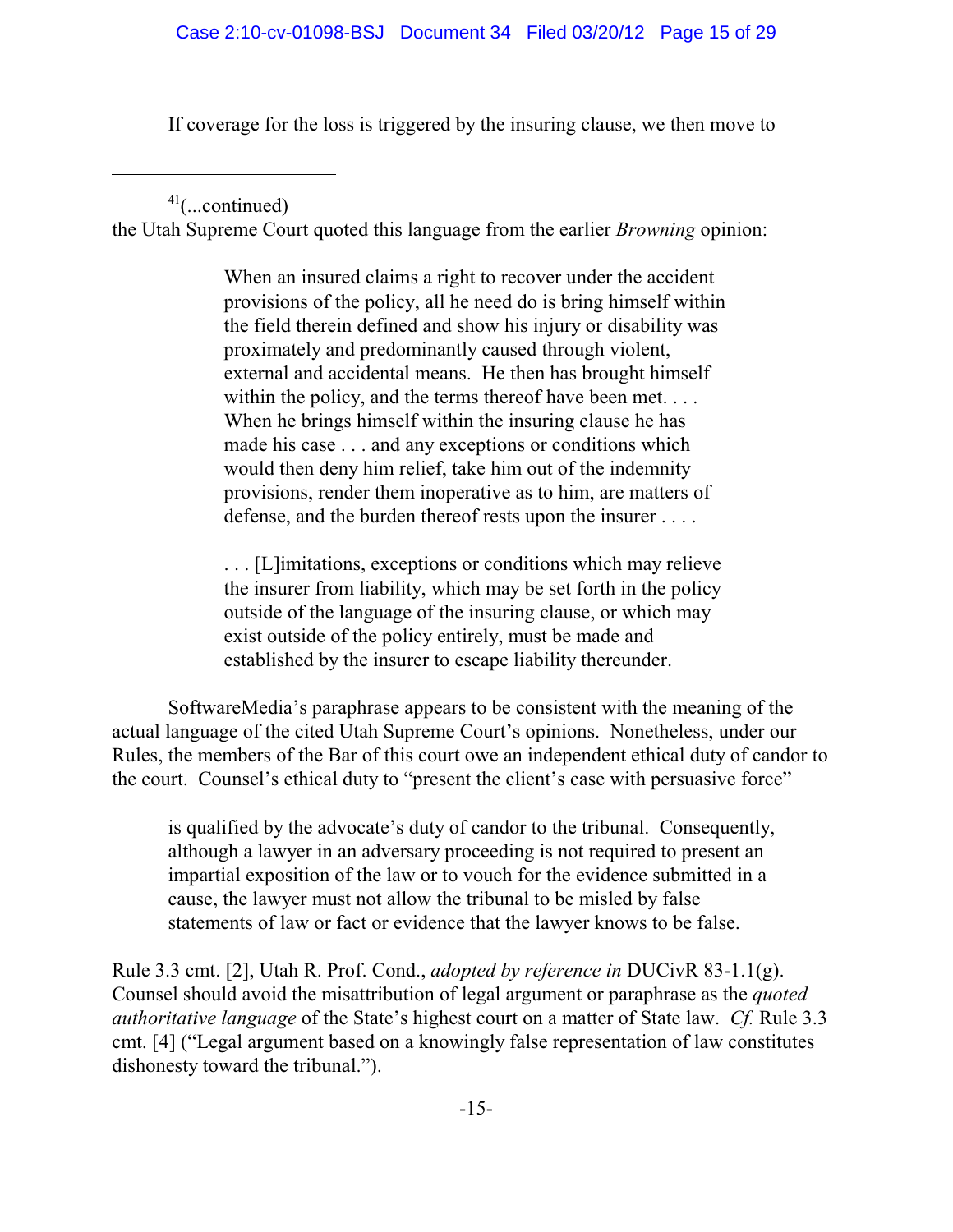the policy's exclusions to determine whether they nonetheless bar coverage. Policy exclusions are "matters of defense, and the burden thereof rests upon the insurer." *Id*. If the loss falls within the policy's insuring clause, and the insurer cannot meet its burden to show any exclusions apply, the loss is covered. *Id*. 42

When determining whether the insurer has a duty to defend a particular claim of

loss, at the outset the court focuses on two documents: the insurance policy and the

underlying complaint:

"An insurer's duty to defend is determined by comparing the language of the insurance policy with the allegations of the complaint." *Fire Ins. Exch. v. Estate of Therkelsen*, 2001 UT 48, ¶ 21, 27 P.3d 555 (internal quotation marks omitted); *see also Nova Cas. Co. v. Able Constr., Inc.*, 1999 UT 69, ¶ 8, 983 P.2d 575; *Sharon Steel v. Aetna Cas. & Sur.*, 931 P.2d 127, 133 (Utah 1997). In *Therkelsen*, we cited to an alternative formulation of this rule: "'The test is whether the complaint alleges a risk within the coverage of the policy.'" 2001 UT 48, ¶ 21 n.3 (quoting *Continental Cas. Co. v. Alexis I. Du Pont Sch. Dist.*, 317 A.2d 101, 103 (Del. 1974)).

*Benjamin v. Amica Mut. Ins. Co.*, 2006 UT 37, ¶ 16, 140 P.3d 1210, 1214.<sup>43</sup> In

*Therkelsen*, the Utah Supreme Court noted that an insurance contract may base the duty to

defend on the face of the complaint and its allegations, *or* on the facts and circumstances

underlying the complaint; "whether extrinsic evidence is admissible to determine whether

an insurer has a duty to defend an insured turns on the parties' contractual terms." 2001

UT 48, at  $\P$  22-25, 27 P.3d at 560-61.

 $42$ (Defs' Mem. at 16.)

 $43$ Throughout the United States, "[a]s a general rule, an insurer's duty to defend is determined by comparing the language of the insurance policy with the allegations in the complaint." 14 Lee R. Russ & Thomas F. Segalla, *Couch on Insurance* § 200:18 (3d ed. 1999).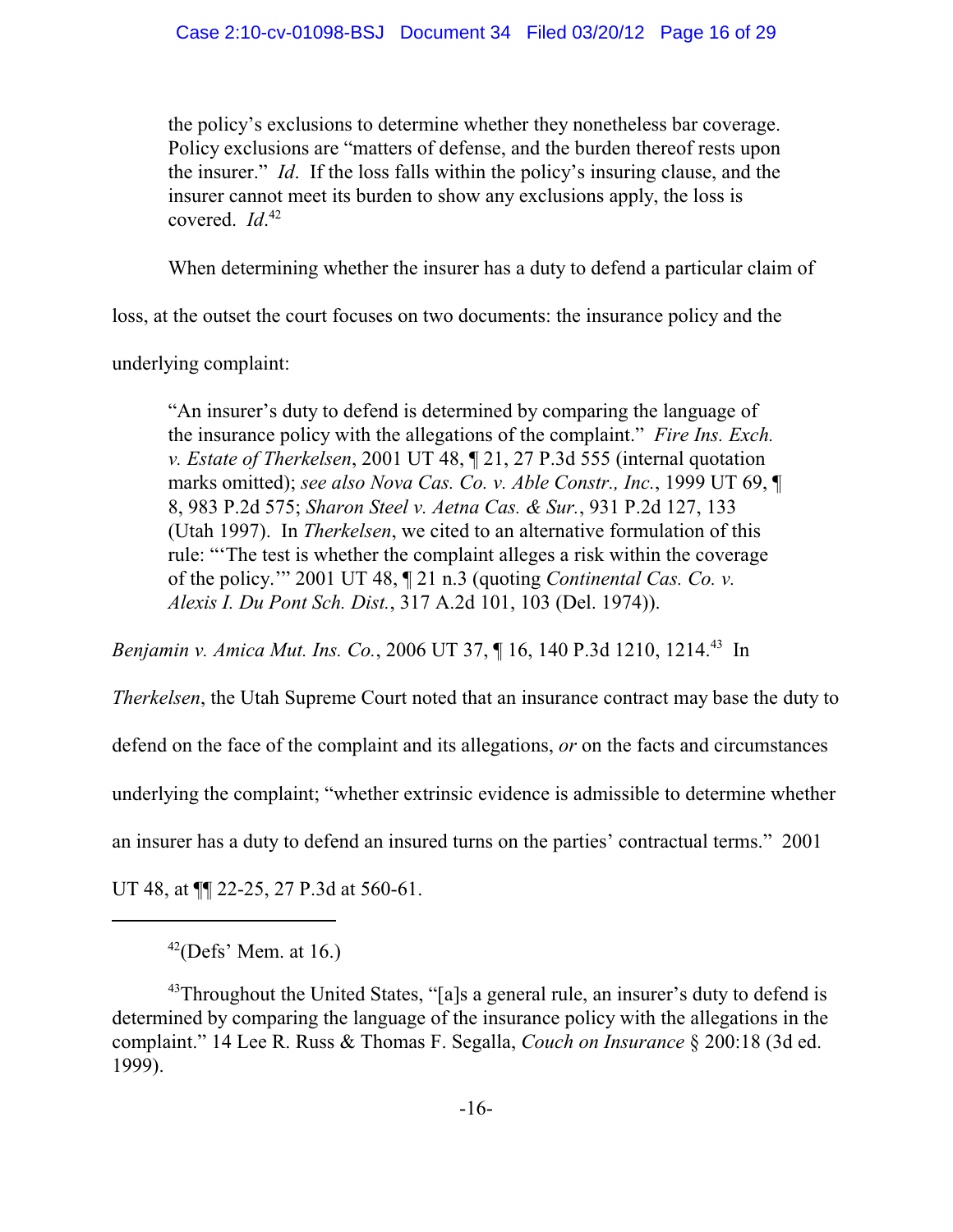[W]hen the terms of an insurance contract condition the duty to defend upon allegations contained on the face of the complaint, "extrinsic evidence is irrelevant to . . . determin[e] . . . whether a duty to defend exists." For example, an insurer would have no duty to defend an insured based on a complaint sounding solely in battery when the policy excludes intentional torts from coverage. Under these circumstances, the "duty-to-defend analysis . . . focus[es] on two documents: the insurance policy and the complaint. 'An insurer's duty to defend is determined by comparing the language of the insurance policy with the allegations of the complaint," and extrinsic evidence plays no part in the analysis.

*Equine Assisted Growth and Learning Ass'n v. Carolina Cas. Ins. Co.*, 2011 UT 49, ¶ 10,

266 P.3d 733, 736 (footnotes omitted) (quoting *Therkelsen*, 2001 UT 48, ¶ 25 and

*Benjamin*, 2006 UT 37, ¶ 16, 140 P.3d 1210 (quoting *Therkelsen*, 2001 UT 48, ¶ 21)). As

*Therkelsen* explains, "[i]f the parties make the duty to defend dependent on the

*allegations* against the insured, extrinsic evidence is irrelevant to a determination of

whether a duty to defend exists." 2001 UT 48,  $\P$  25, 27 P.3d at 561 (emphasis added).

"Indeed, in such a case it would be error for the trial court to consider extrinsic evidence,

as it is wholly irrelevant to the issue of whether the insurer has a duty to defend its

insured." *Id.* at  $\P$  23 (footnote omitted).<sup>44</sup>

44

On the other hand, when policy terms define the scope of the duty to defend in reference to something other than the allegations in the complaint, a court may look beyond the text of the complaint to determine whether the duty has been triggered. In that situation, an inquiry limited to the face of the policy and the complaint leaves unanswered the question of whether the insurer has a duty to defend. Thus, while the analysis always begins with an examination of the policy language and the complaint, it ends there only if the policy terms when compared with the allegations definitively indicate that there is or is not a duty to defend. Otherwise, the duty-to-defend

(continued...)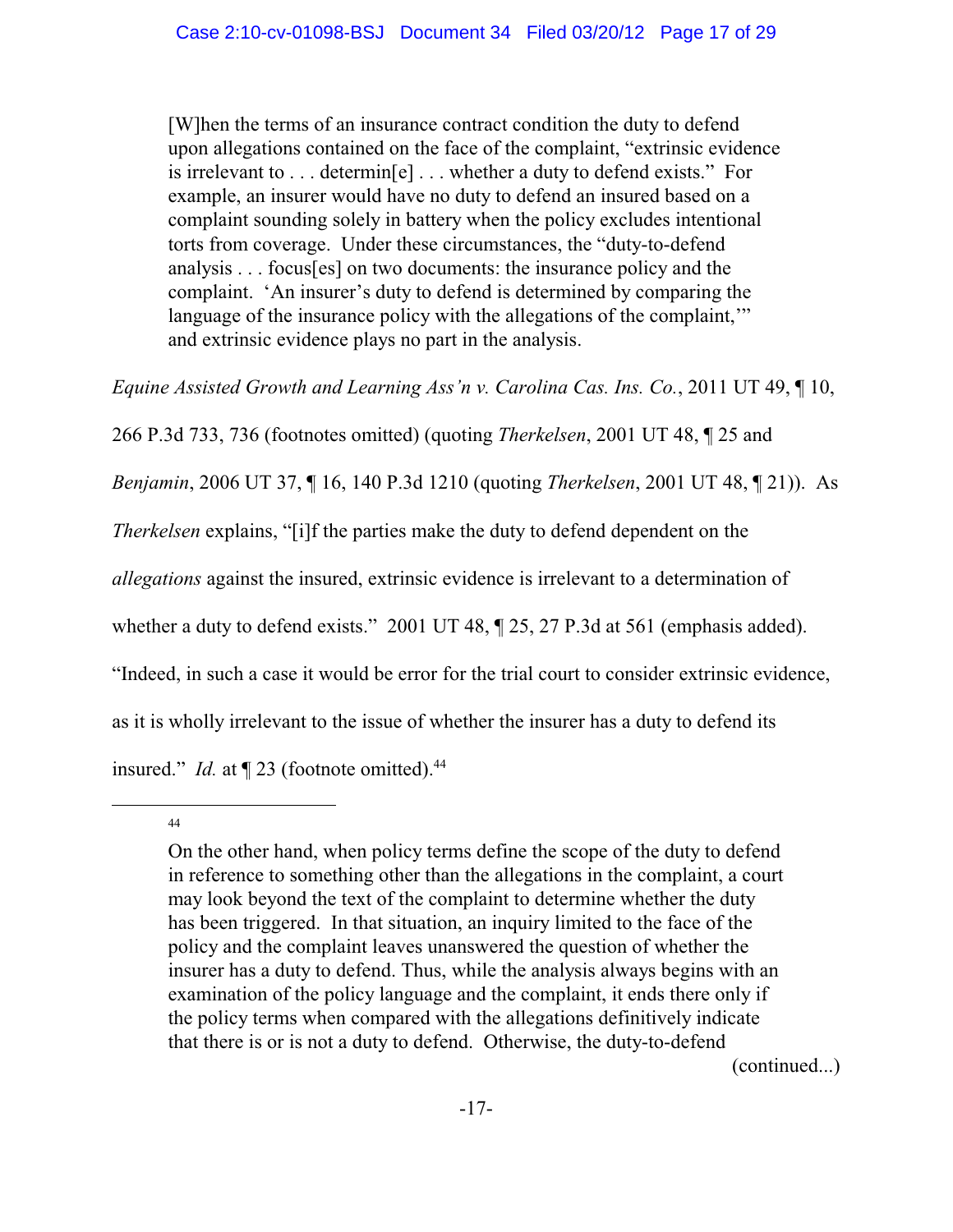Here, the key question is whether the Hartford CGL Policy's duty-to-defend clause

"is triggered by the facial language of a complaint or whether the clause is triggered by

the actual facts underlying the complaint." *Equine Assisted Growth & Learning Ass'n v.*

*Carolina Cas. Ins. Co.*, 2009 UT App 200, ¶ 25, 216 P.3d 971, 972, *aff'd*, 2011 UT 49,

266 P.3d 733.45

 $44$ (...continued) inquiry requires information that must be presented in the form of extrinsic evidence.

*Equine Assisted*, 2011 UT 49, ¶ 11, 266 P.3d at 736 (footnote omitted) (citing *Therkelsen*, 2001 UT 48, ¶ 25 ("[I]f, for example, the parties make the duty to defend dependent on whether there is actually a 'covered claim or suit,' extrinsic evidence would be relevant to a determination of whether a duty to defend exists.")).

<sup>45</sup>In *Equine Assisted*, a case heavily relied upon by SoftwareMedia, the Utah Supreme Court compared "the relevant policy provisions with the complaint to determine whether the contract conditions the duty to defend solely in reference to the complaint." *Equine Assisted*, 2011 UT 49, ¶ 12, 266 P.3d at 736. In that case, the policy covered "all Loss . . . arising from any Claim made against the Insureds during the Policy Period," including "Costs of Defense," defined as "reasonable and necessary fees, costs, and expenses . . . resulting solely from the investigation, adjustment, defense and appeal of any Claim against the Insureds," whether in or out of court *Id.* The Utah Court of Appeals had ruled that the circumstances triggering that clause "constitute objective facts, the truth or falsity of which are not determined solely by the allegations" or caption of the complaint. *Equine Assisted Growth & Learning Ass'n v. Carolina Cas. Ins. Co.*, 2009 UT App 200, ¶ 7, 216 P.3d 971, 972. The Utah Supreme Court agreed: "we conclude that *the relevant contractual provision ties the duty to defend to facts not contained in the complaint*. As a result, we hold that extrinsic evidence is necessary to determine whether Carolina Casualty had a duty to defend EAGALA." 2011 UT 49, ¶ 12, 266 P.3d at 736 (emphasis added).

The policy language in *Equine Assisted* thus proves to be distinguishable from that of Hartford's CGL policy in applying the *Therkelsen* standard. And *Equine Assisted* embraces and applies the *Therkelsen* standard; it is *not* a blanket "mandate from the Utah Supreme Court that an insurer consider extrinsic evidence when it affects whether or not (continued...)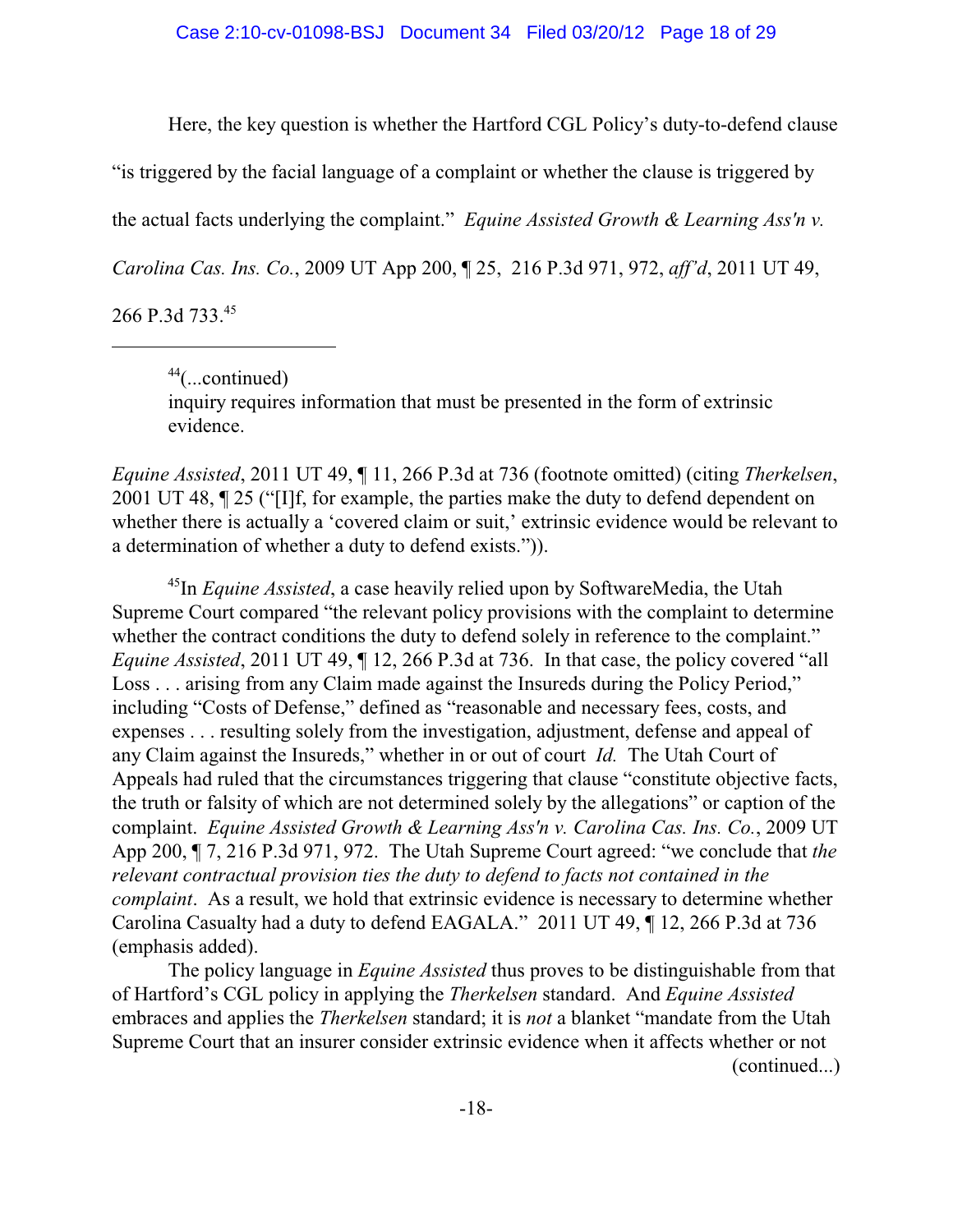#### Case 2:10-cv-01098-BSJ Document 34 Filed 03/20/12 Page 19 of 29

As explained above, the Hartford CGL Policy comprehends a duty to defend "a civil proceeding in which damages because of 'bodily injury,' 'property damage' or 'personal and advertising injury' to which this insurance applies *are alleged*."<sup>46</sup> Hartford contends that its policy "makes the duty to defend dependent upon the allegations against the insured," and thus "extrinsic evidence is irrelevant to the duty-to-defend determination here."<sup>47</sup> Hartford submits that the Tenth Circuit "recently determined that, under Utah law, a policy identical to the Hartford policy required courts to consider only the underlying complaint (without reference to any extrinsic evidence) in determining whether a duty to defend existed."<sup>48</sup>

In *Employers Mut. Cas. Co. v. Bartile Roofs, Inc.*, 618 F.3d 1153 (10th Cir. 2010), the court of appeals concluded that "the CGL policies here preclude the admission of extrinsic evidence to determine the scope of [the insurer's] duty to defend":

In each of the CGL policies, EMC assumes the duty to defend against any "suit" seeking "damages because of . . . property damage." . . . The term "suit," in turn, refers to civil proceedings in which a party "allege[s]" the existence of damages within the coverage of the applicable

 $45$ (...continued) coverage would be triggered when comparing the language of a complaint to the language of an insurance policy," as SoftwareMedia now suggests. (Reply Memorandum in Support of Defendants'/Counterclaimants' Cross-motion for Summary Judgment on All Claims, filed November 14, 2011 (dkt. no. 27), at 6.)

<sup>&</sup>lt;sup>46</sup>(CGL Coverage Form at SECTION V – DEFINITIONS, § 21 (emphasis added).)

 $47$ (Pltfs' Mem. at 17.)

<sup>(</sup>*Id.*) 48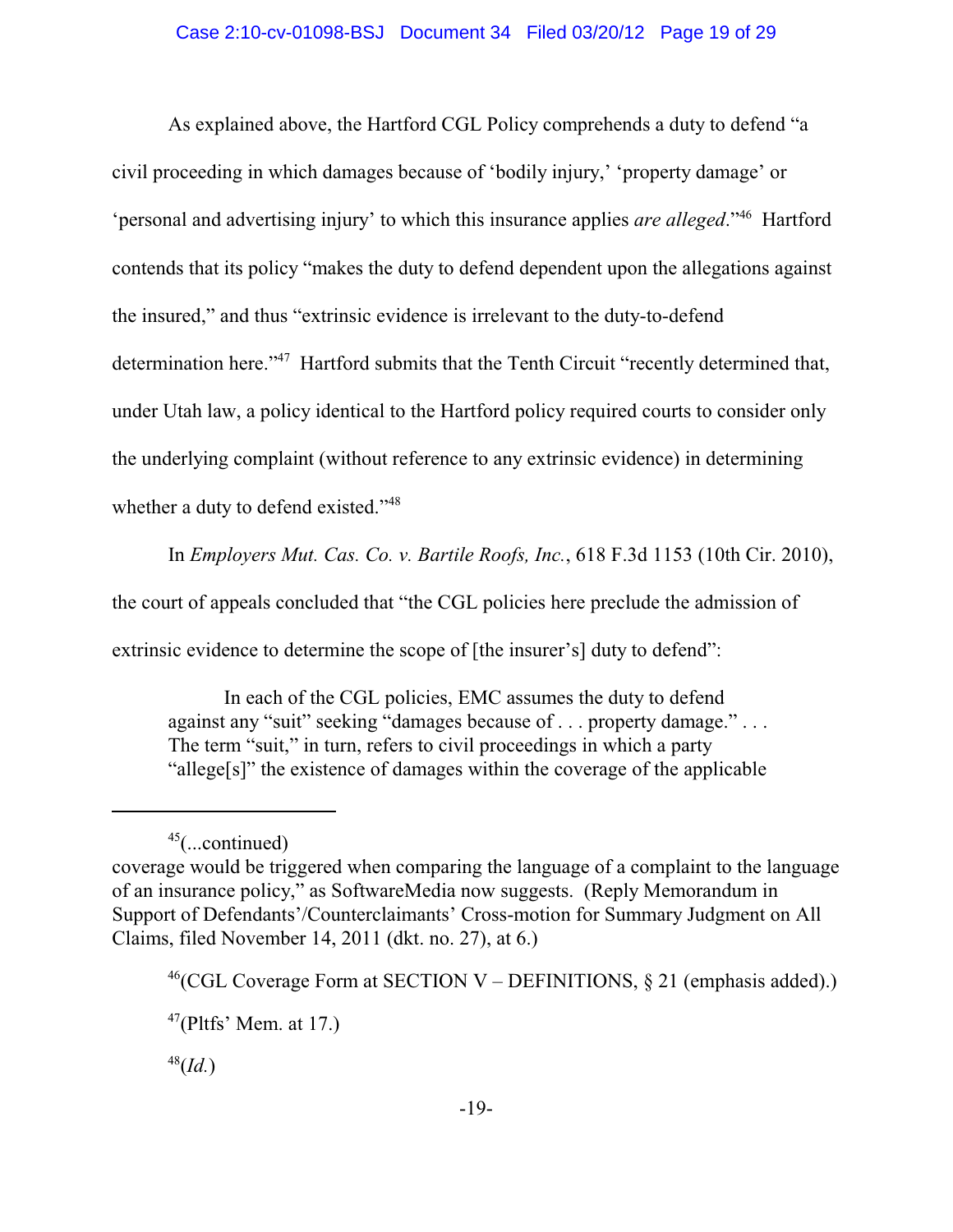CGL policy. . . . Although Bartile contends that the duty to defend allows the consideration of extrinsic evidence because the phrase "to which this insurance applies" is the equivalent of "covered claim," the definition of the term "suit" indicates that the duty to defend depends on the "allegati[on][of] liability within the coverage afforded by the policy" rather than on a determination that the suit is actually covered by the policy. *Estate of Therkelsen*, 27 P.3d at 561.

*Id.* at 1172 (record citations omitted). The clauses of the CGL policies at issue in *Bartile* contained essentially identical duty-to-defend language and the same definition of "suit" found in the Hartford policy.<sup> $49$ </sup> The Tenth Circuit construed this language to limit the duty-to-defend inquiry to the four corners of the underlying complaint: "We conclude that the CGL policies here preclude the admission of extrinsic evidence to determine the scope of EMC's duty to defend." *Id.*

Thus, construing the same language in the context of this case, Hartford's duty to defend under its CGL Policy is triggered only if SoftwareMedia can establish that the

We will pay those sums that the insured becomes legally obligated to pay as damages because of ... 'property damage' to which this insurance applies. We will have the right and duty to defend the insured against any 'suit' seeking those damages. However, we will have no duty to defend the insured against any 'suit' seeking damages for ... 'property damage' to which this insurance does not apply.

A "suit" is "a civil proceeding in which damages because of ... 'property damage' ... to which this insurance applies are alleged."

*Id.* at 1157 n.1 (record citations omitted).

As the court of appeals recounted: <sup>49</sup>

The CGL policies also contained the following "duty-to-defend" clause: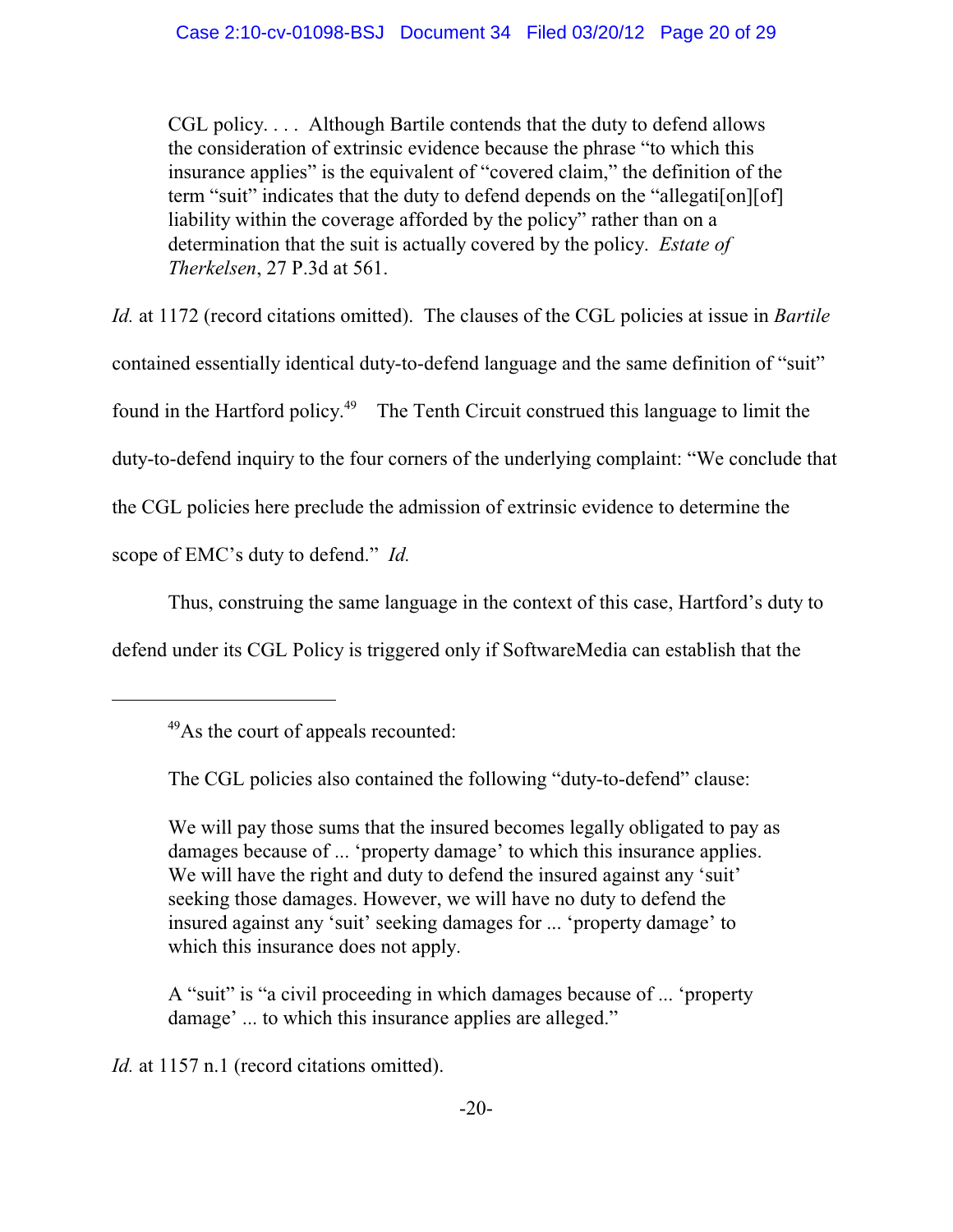#### Case 2:10-cv-01098-BSJ Document 34 Filed 03/20/12 Page 21 of 29

specific allegations pleaded in the 2010 Microsoft Complaint assert a liability covered by the terms of the Hartford CGL policy.

In *Novell, Inc. v. Fed. Ins. Co.*, 141 F.3d 983, 986 (10th Cir. 1998), the court of appeals propounded a two-part test to determine whether an insurer has a duty to defend an "advertising injury" claim: the court must first determine whether the complaint alleges a "predicate offense," that is, one of the types of conduct specifically listed in the policy's definition of "advertising injury." If such is alleged, then the court must examine whether there is a causal connection between the alleged injuries and the insured's advertising activities.<sup>50</sup>

Here, the first prong of the "advertising injury" test is not satisfied because the 2010 Microsoft Complaint fails to allege any of the relevant conduct listed in the Hartford CGL Policy's definition of "advertising injury," quoted above. The 2010 Microsoft Complaint does not allege damages arising out of "copying in your 'advertisement' [of] a person's or organization's 'advertising idea'or style of 'advertisement'." Rather,

<sup>&</sup>lt;sup>50</sup>Hartford cites additional case law on the latter point. (*See* Pltfs' Mem. at 19 n.4 (citing *Advance Watch Co., Ltd. v. Kemper Nat'l Ins. Co.*, 99 F.3d 795, 806 (6th Cir. 1996) ("The policy therefore requires some nexus between the ground of asserted liability and the insured's advertising activities."); *Simply Fresh Fruit, Inc. v. Cont'l Ins. Co.*, 94 F.3d 1219, 1221 (9th Cir. 1996) ("[A]ny of the policy's enumerated advertising injuries must be caused by [the insured's] advertising."); *Home Ins. Co. v. Am. Nat'l Can Co.*, No. 97-C-0975, 1997 WL 467180, at \* 2 (N.D. Ill. Aug. 12, 1997) ("[T]here must be a proximate causal connection between the advertising activity and the advertising injuries to trigger insurance coverage."); *St. Paul Fire & Marine Ins. Co. v. Advanced Interventional Sys.*, 824 F. Supp. 583, 585 (E.D. Va. 1993) ("[T]he injury caused by predicate offense must result from advertising."), *aff'd*, 21 F.3d 424 (4th Cir. 1994)).)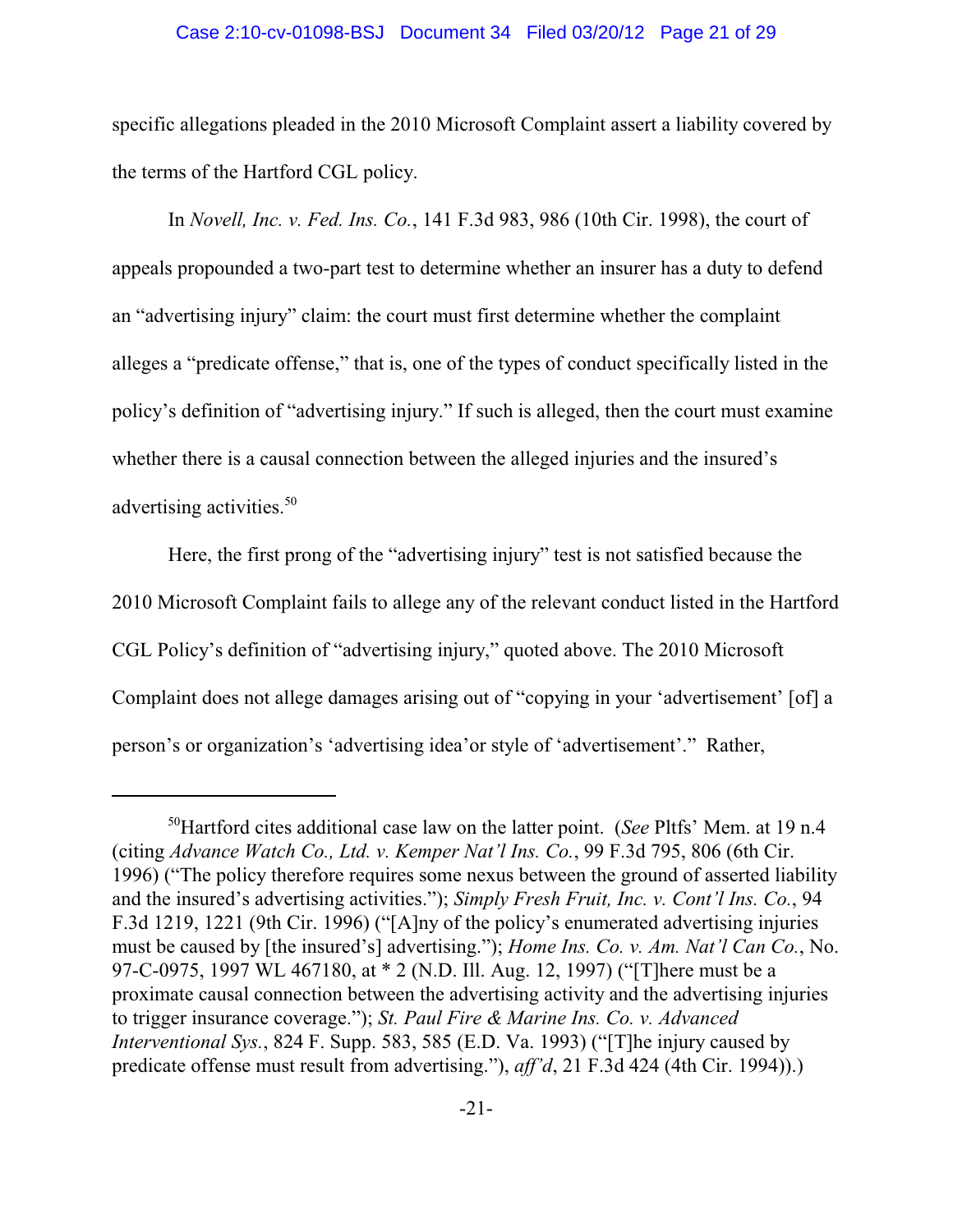#### Case 2:10-cv-01098-BSJ Document 34 Filed 03/20/12 Page 22 of 29

Microsoft alleged damages caused by SoftwareMedia's fraudulent bait-and-switch scheme. Nor does the 2010 Microsoft Complaint allege "injury . . . arising out of" an "infringement of copyright, slogan, or title of any literary or artistic work, in your 'advertisement'." While Microsoft did allege injury to its copyright interests, it did not allege that the injury flowed from infringement in SoftwareMedia's "advertisements," but as the result of SoftwareMedia's fraudulent bait-and-switch sales activities involving licensing of software. *See IDG, Inc. v. Cont'l Cas. Co.*, 275 F.3d 916, 922 (10th Cir. 2001) (holding that allegations of copyright infringement do not assert "advertising injury" because they arise out of the insured's unlicensed "copying and sale of the plaintiff's software, and *not out of its promotional activity*" (emphasis in original)); *Farmington Casualty v. Cyberlogic Tech.*, 996 F.Supp. 695, 704 n.17 (E.D. Mich. 1998) ("when the claim for infringement exists irrespective of the advertising activities, the claim for defense must fail."). Moreover, as Hartford submits, "advertising injury" is not implicated here for the reason that the allegations in the 2010 Microsoft Complaint arise from SoftwareMedia's on-line Internet activity, which the CGL Policy language specifically carved out of the definition of "advertisement."

Even assuming, *arguendo*, that the first prong of the *Novell* test was somehow satisfied, the 2010 Microsoft Complaint alleged no causal connection between an "advertisement" by SoftwareMedia and Microsoft's alleged injuries for which it sought relief. Microsoft did not allege that its "advertising ideas," "style of advertisement," or

-22-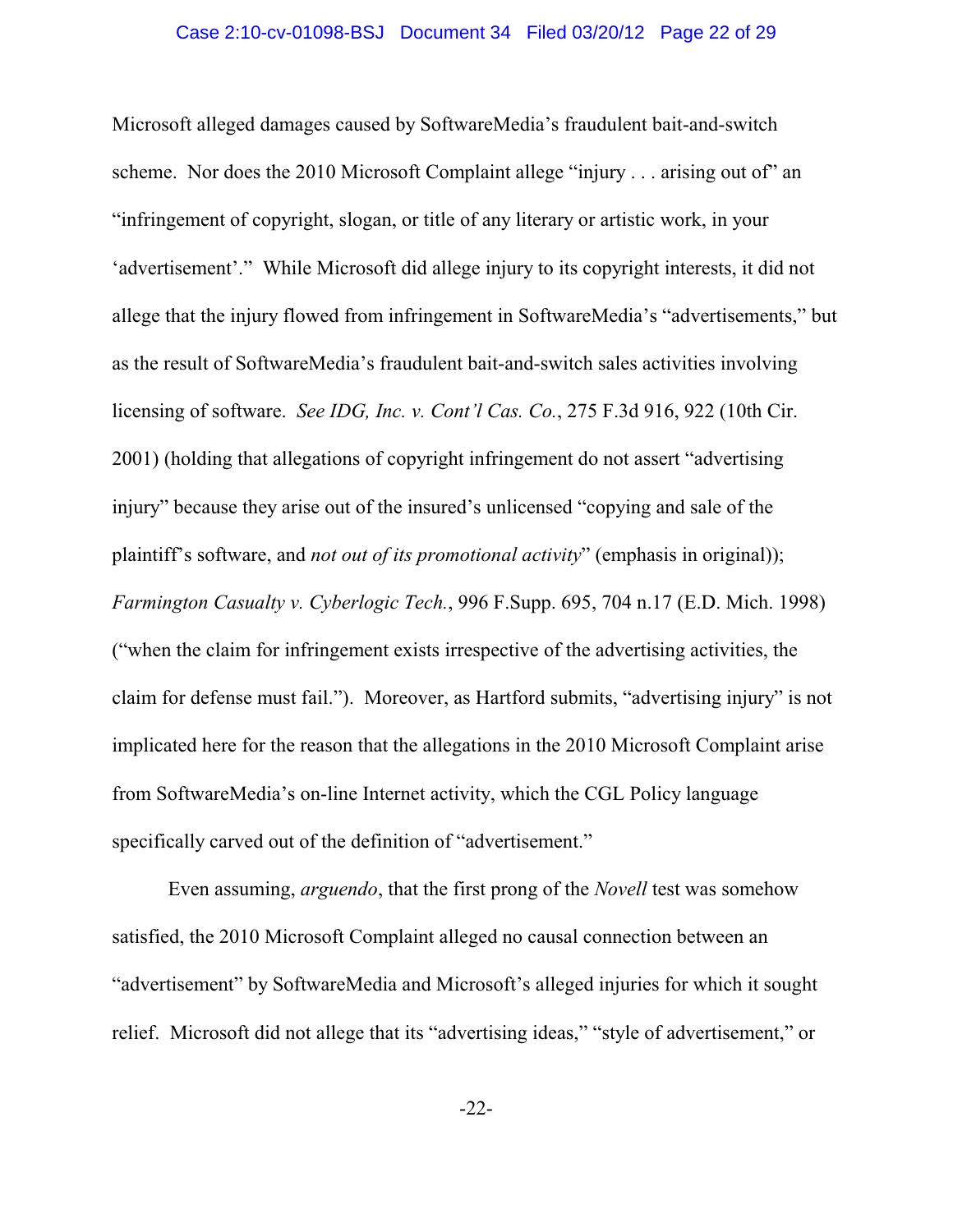# Case 2:10-cv-01098-BSJ Document 34 Filed 03/20/12 Page 23 of 29

copyrights were injured by SoftwareMedia's advertising activity, standing alone. Microsoft alleges that SoftwareMedia's fraudulent bait-and-switch scheme, transacted largely through its website, caused unsuspecting buyers to use Microsoft's software without valid licenses, thereby infringing upon Microsoft's copyrights. Without a causal connection between the alleged injury and the insured's advertising activities, no "advertising injury" coverage exists under Hartford's CGL Policy. *See Novell*, 141 F.3d at 990 (finding "neither a predicate offense nor a causal connection between [third-party claimant's] alleged injuries and Novell/WordPerfect's advertising activities" related to Novell/WordPerfect's development of a competing software product); *see also IDG, Inc.*, 275 F.3d at 922; *Sentry Ins. v. R.J. Weber Co.*, 2 F.3d 554, 556 (5th Cir. 1993) (holding that publishing, distributing, and selling copyrighted works lacks sufficient causal connection to sustain coverage for "advertising injury").

SoftwareMedia argues that had Hartford sifted the allegations of the 2010 Microsoft Complaint vigorously enough—"in conjunction with extrinsic evidence provided to The Hartford"— it would have shaken out "Lanham Act print-media slogan infringement claims - a type of "personal and advertising injury" expressly covered by The Hartford's policies," thus triggering Hartford's duty to defend:<sup>51</sup>

The Hartford was provided with proof of print advertising ran by SoftwareMedia which included the phrase "Microsoft Gold Partner," a variation of Microsoft's "Gold Certified Partner" slogan. The express

 $51$ (Defs' Mem. at 3.)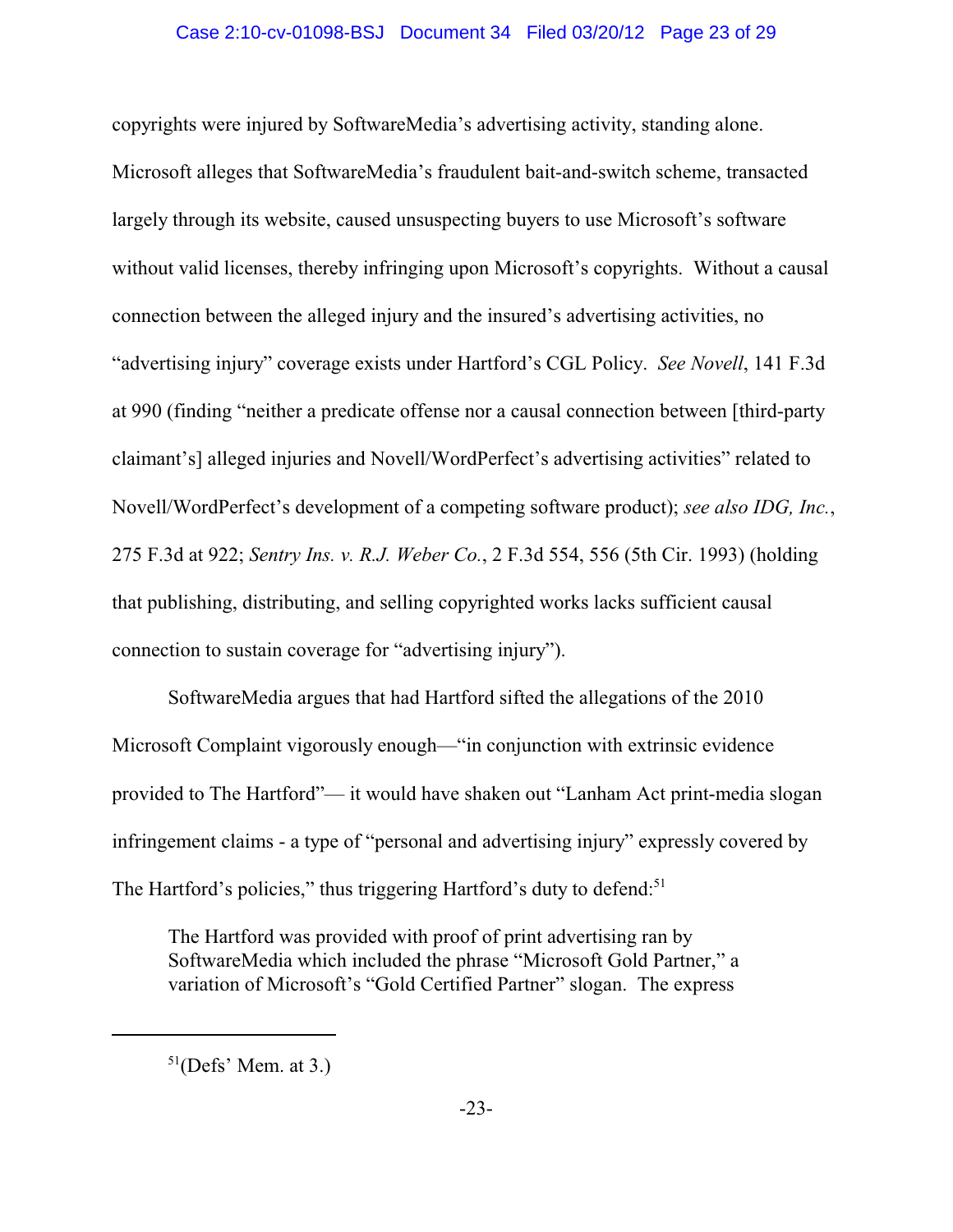language of the complaint states a claim for damages that arises out of the use of those print slogans. These causes of action are covered under The Hartford's policies. $52$ 

SoftwareMedia argues that such "print slogan" allegations fall within the CGL Policy

coverage because "intent or fraud is not required to recover under a claim for Lanham Act

print-media slogan infringement."<sup>53</sup>

SoftwareMedia concedes that The Hartford would not have had to pay for successful judgments on certain claims in the Microsoft Complaint *if proven at trial that SoftwareMedia acted fraudulently*. However, the presence of these potentially uncovered claims in the Complaint did not relieve The Hartford of its duty to defend the entire action.<sup>54</sup>

SoftwareMedia points specifically to the allegations of Paragraphs 18 and 19, which

allege that SoftwareMedia "advertise and distribute Microsoft software and related

products on the Internet, including Defendants' website at www.SoftwareMedia.com. and

by other means," and Paragraph 33 of the 2010 Microsoft Complaint, which alleges that

"Defendants misappropriated Microsoft's advertising ideas and style of doing business

and infringed Microsoft's copyrights, titles and slogans and trademarks."<sup>55</sup> But Paragraph

 $53$ (*Id.* at 4.)

 $52$ (*Id.* at 3-4.)

 $54$ (*Id.* (emphasis added).)

<sup>&</sup>lt;sup>55</sup>(Complaint, filed June 7, 2010, in Microsoft Corp. v. SoftwareMedia.com, Inc., Civil No. 2:10-CV-00526 CW (D. Utah), annexed as Exhibit 1 to Pltfs' Mem., at ¶¶ 18, 33.)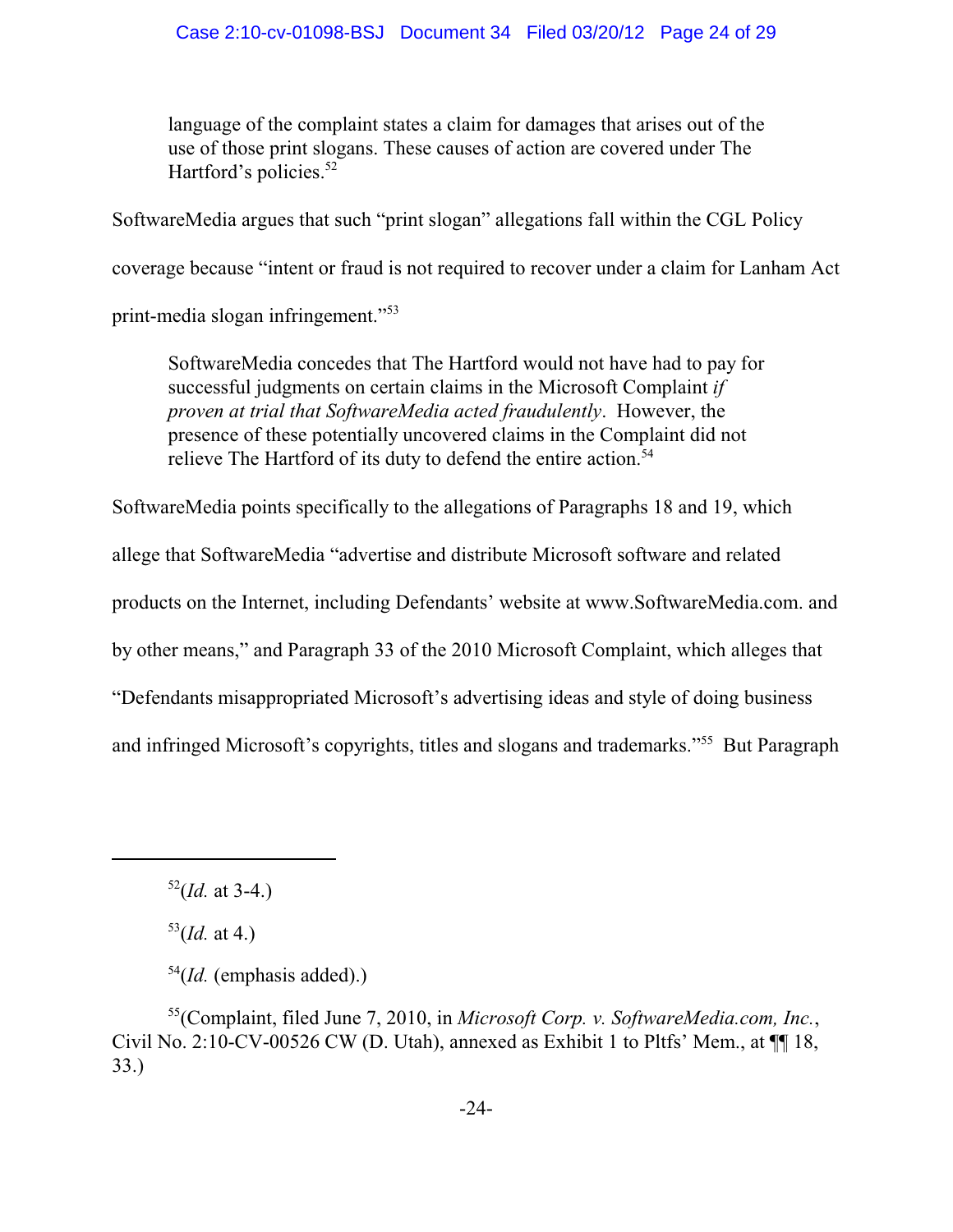#### Case 2:10-cv-01098-BSJ Document 34 Filed 03/20/12 Page 25 of 29

33 does not plead a stand-alone slogan infringement claim;<sup>56</sup> it alleges that the defendants had misappropriated and infringed "by this conduct"—referring to SoftwareMedia's "fraudulent bait-and-switch scheme" as detailed in the fifteen paragraphs of the 2010 Microsoft Complaint that immediately preceded Paragraph 33.

That Microsoft's ¶ 33 "slogan infringement claim" was intrinsically and inseparably tied to the fraudulent bait-and-switch software license scheme is borne out in the pleading of Microsoft's Lanham Act causes of action in its Second and Third Claims. Both claims allege that "*[b]y engaging in bait-and-switch fraud* and other unlawful practices and improper means described in this Complaint, and for the improper purpose of retaining for SoftwareMedia.com the price difference between Microsoft software licenses and Software Assurance," SoftwareMedia had failed to satisfy the conditions for use of Microsoft's marks, and was continuing its use of Microsoft's marks "including the stylized 'Microsoft Gold Certified Partner' logo . . . *in connection to its deceptive sales practices* with the willful and calculated purposes of misleading, deceiving or confusing customers and the public, and trading upon Microsoft's goodwill and business reputation."<sup>57</sup> Microsoft complained that SoftwareMedia's continuing use of its marks,

<sup>&</sup>lt;sup>56</sup>At page 29 of their memorandum, SoftwareMedia asserts that the 2010 Microsoft Complaint "stated a Lanham-Act claim arising out of the *Inc.* magazine print advertisements"—without citation to the actual pleading, likely because the 2010 Microsoft Complaint makes *no* reference whatsoever to SoftwareMedia's *Inc.* magazine ads. (*See id.*, *passim*.)

 $\frac{57}{Id}$ . at ¶[ 48, 53, 62 (emphasis added).) SoftwareMedia argues that the language (continued...)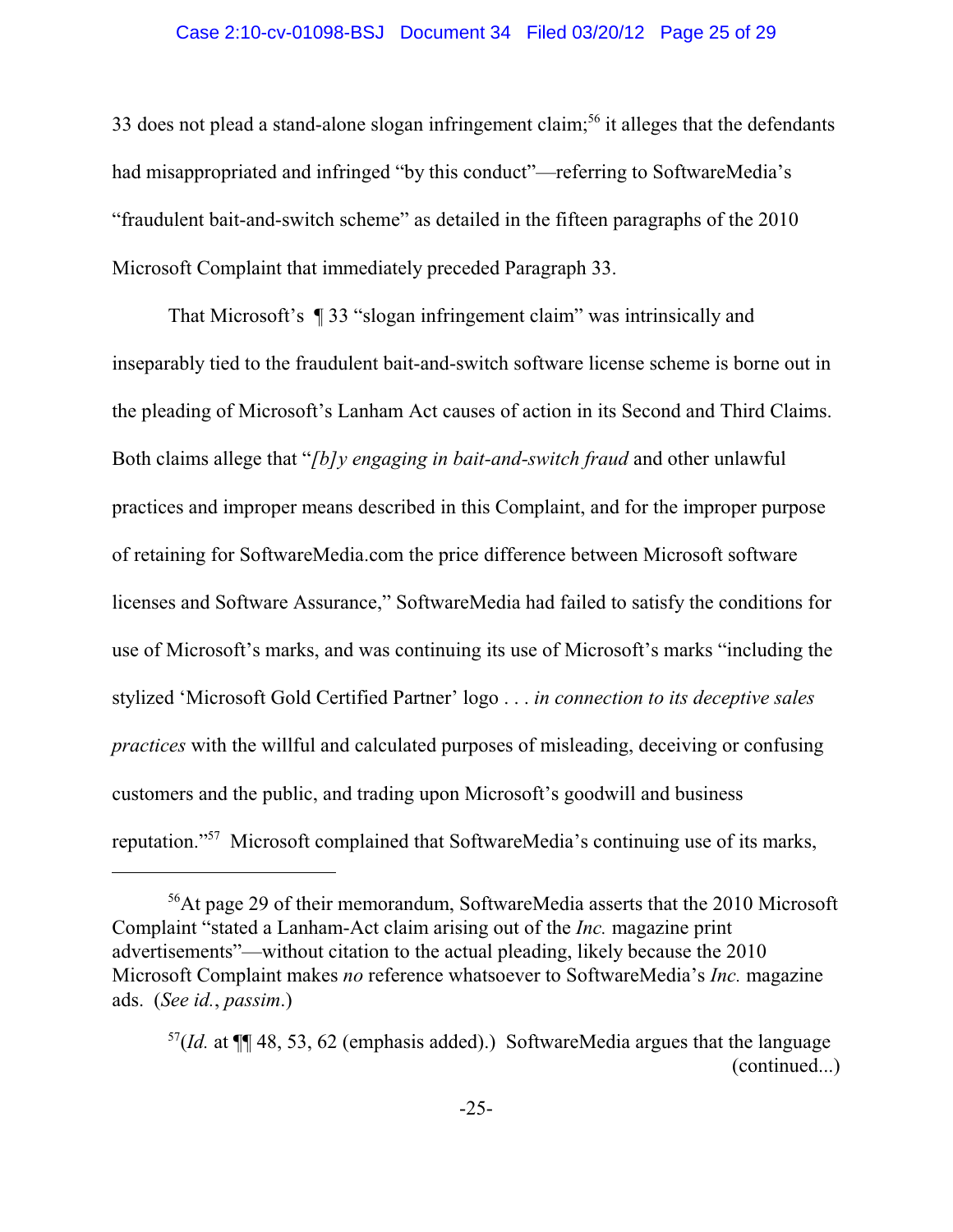logos, symbols and names, "including the stylized 'Microsoft Gold Certified Partner' logo . . . *in connection with its deceptive sales practices* is likely to cause confusion, mistake or deception as to the quality, source, origin, or authenticity of products and services advertised, distributed or sold by" SoftwareMedia.<sup>58</sup> Microsoft complained of SoftwareMedia's use of Microsoft's "titles, slogans and trademarks" in Paragraph 33 because such use was "in connection with [SoftwareMedia's] deceptive sales practices," which threatened injury to Microsoft's goodwill and reputation because of that fraudulent conduct.<sup>59</sup> SoftwareMedia had allegedly "failed to satisfy the conditions for use" of Microsoft's titles, slogans and marks because SoftwareMedia allegedly used those titles, slogans and marks in perpetrating a "bait-and-switch" software licensing fraud on their customers, all for "the improper purpose of retaining the price difference between Microsoft software licenses" and its Software Assurance maintenance program.<sup>60</sup>

 $57$ (...continued)

<sup>&</sup>quot;other unlawful practices and improper means described in this Complaint" could "be read to reference SoftwareMedia's alleged slogan infringement in ¶ 33, for which a finding of intent or prior knowledge is unnecessary," (Defs' Mem. at 30), but SoftwareMedia's posited unintentional-slogan-infringement-in-print-advertising theory is not "described in this Complaint," in ¶ 33 or anywhere else. Of the paragraphs that SoftwareMedia points to as "implicat [ing] the 'personal and advertising injury" covered by the Hartford CGL Policy, namely 18-19, 33, 46-48, 53, 54, 59-64, only ¶ 33 uses the term "slogan."

 $58$ (*Id.* at  $\P$  51 (emphasis added).)

 $^{59}$ (*Id.* at  $\P\P$  51-53, 63, 65.)

 $^{60}$ (*Id.* at  $\P$  48, 62.) This case differs from *Hudson Ins. Co. v. Colony Ins. Co.*, (continued...)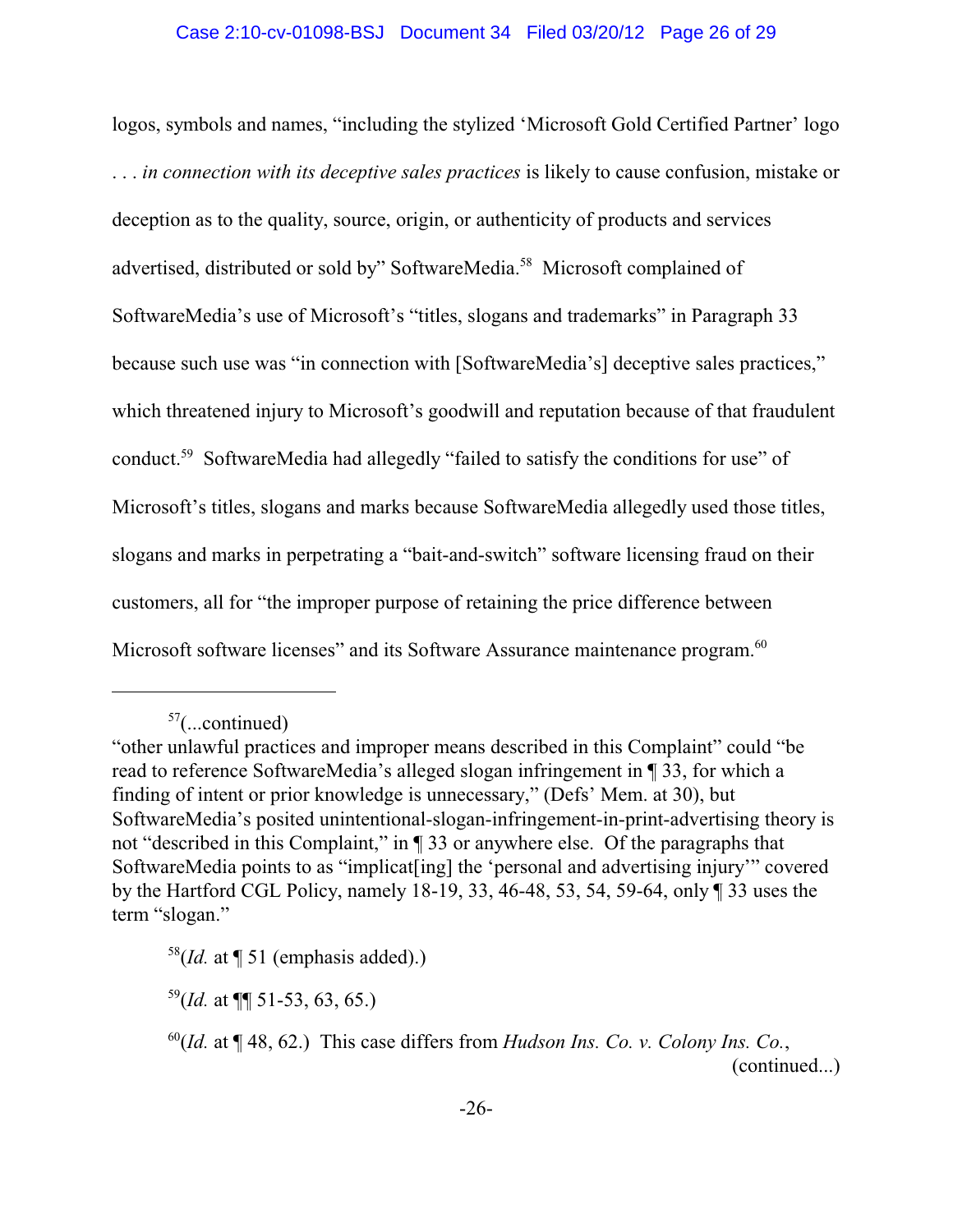SoftwareMedia correctly asserts that under Utah law,

"[W]hen there are covered and non-covered claims in the same lawsuit, the insurer is obligated to provide a defense to the entire suit, at least until it can limit the suit to those claims outside of the policy coverage." *Appleman on Insurance Law and Practice* § 136.2[D] (2d ed. 2006); *see also Mt. Airy Ins. Co. v. Greenbaum*, 127 F.3d 15, 19 (1st Cir. 1997) ("[I]f an insurer has a duty to defend one count of a complaint, it must defend them all.").

*Benjamin*, 2006 UT 37, at ¶ 25, 140 P.3d at 1216. But here, Hartford correctly found the

allegation of a covered claim for "personal and advertising injury" to be lacking within

the four corners of the 2010 Microsoft Complaint, and thus Hartford did not breach its

duty to defend under the terms of the CGL Policy issued to SoftwareMedia.

SoftwareMedia cannot cobble together selected allegations of that Complaint with

extrinsic evidence of its own print advertising into a discrete negligence-based Lanham

Act claim arising from its use of Microsoft slogans in print advertising having no

 $60$ (...continued)

<sup>624</sup> F.3d 1264 (9th Cir. 2010), in that Microsoft did not allege that SoftwareMedia sold products bearing counterfeit Microsoft slogans or marks, like the counterfeit NFL football jerseys at issue in *Hudson*. As the 2010 Microsoft Complaint alleged, SoftwareMedia was contractually authorized under the Microsoft Partner Program Agreement to use Microsoft's titles, logos, slogans and marks in advertising—under terms that were breached by using them *in connection with* SoftwareMedia's fraudulent bait-and-switch sales scheme, thus rendering their use unauthorized. (*See id.* at  $\P$  46-53, 60-65.) Microsoft had authorized SoftwareMedia to make *non-fraudulent* use of its titles, logos, slogans and marks under its contract, so the mere use of a Microsoft slogan in print advertising was not actionable *per se*—in contrast to the counterfeit NFL "Steel Curtain" jerseys at issue in *Hudson*.

Moreover, the *Hudson* analysis is distinguishable because it applied California law, which looks to extrinsic evidence in *all* cases where the insurer's duty to defend is at issue. *See Hudson*, 624 F.3d at 1267 (quoting *CNA Casualty of California v. Seaboard Surety Co.*, 176 Cal. App. 3d 598, 606, 222 Cal. Rptr. 276, 280 (1st Dist. 1986)).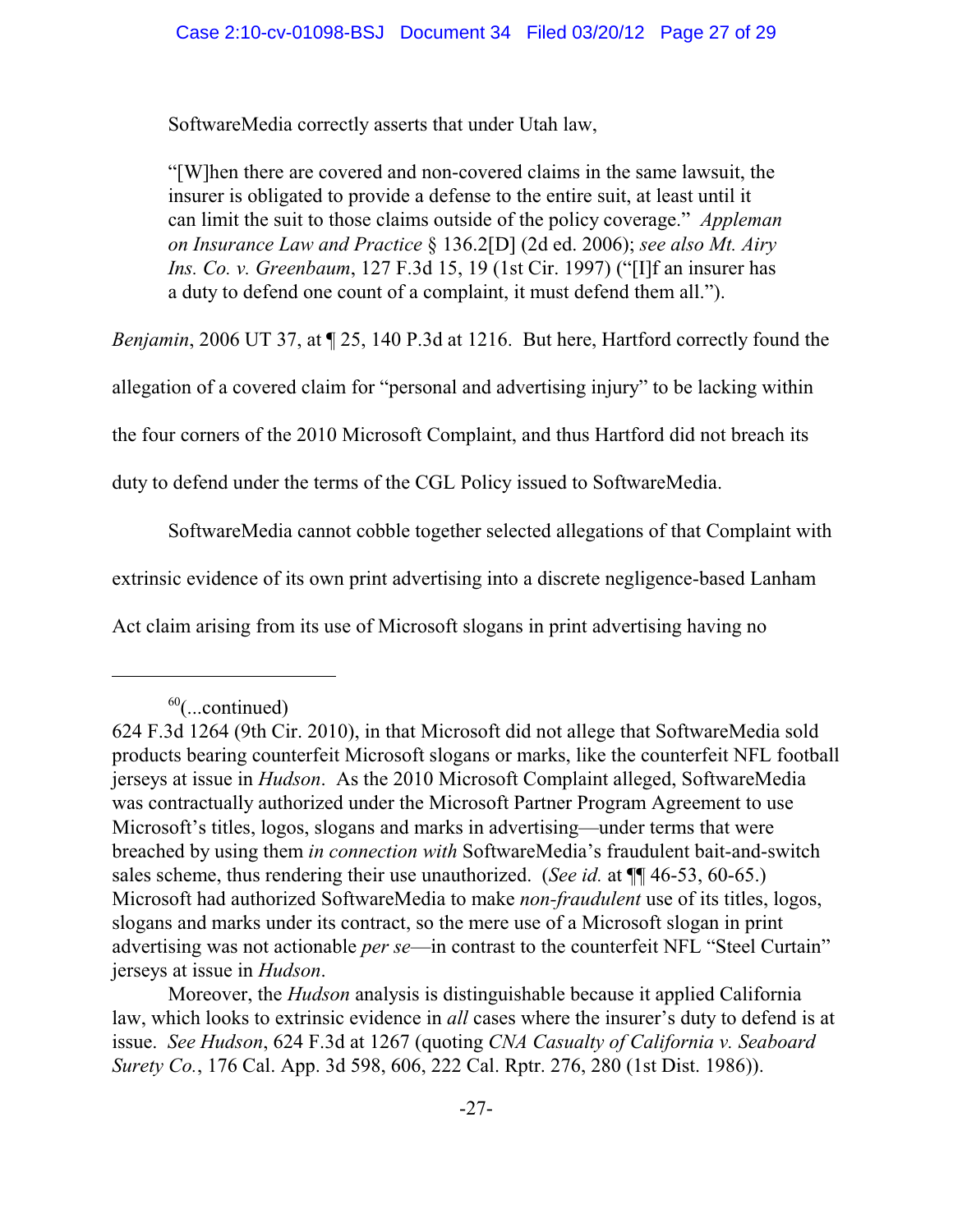relationship to its alleged "fraudulent bait-and-switch scheme," which indeed is the gravamen of the 2010 Microsoft Complaint.<sup>61</sup>

# **CONCLUSION**

SoftwareMedia's allegedly fraudulent bait-and-switch software licensing scheme is the wrong for which Microsoft sought—and obtained—a judicial remedy in 2010, in addition to a substantial monetary settlement. The express terms of Hartford's CGL Policy excluding such fraudulent and intentional wrongful conduct from coverage exonerated Hartford of any duty to defend SoftwareMedia against such allegations and from indemnifying SoftwareMedia for the pecuniary consequences that flowed therefrom. 62

The court also concludes that the Twin City Umbrella Liability Policy "does not apply to 'personal and advertising injury,'" as its Endorsement so clearly says.

 $<sup>61</sup>$ SoftwareMedia's argument is belied by the express terms of the stipulated</sup> Permanent Injunction entered by Judge Waddoups as part of SoftwareMedia's settlement with Microsoft. The Permanent Injunction strictly forbids SoftwareMedia from marketing Microsoft's Software Assurance product "as a stand-alone product"—striking at the very heart of SoftwareMedia's alleged fraudulent bait-and-switch scheme, which sold customers a software maintenance agreement in lieu of the essential software *licenses* that they thought they were buying. The Permanent Injunction says *nothing* about SoftwareMedia's continued use of Microsoft's slogans in print advertising, or otherwise.

 $^{62}$ If, as SoftwareMedia suggests, there is a cautionary tale here, it likely is that commercial vendors who deceive their customers have faint hope of either being defended or indemnified by their general liability insurer where the language of the general liability policy excludes coverage of losses due to fraud or other intentional wrongdoing on the part of the vendor.